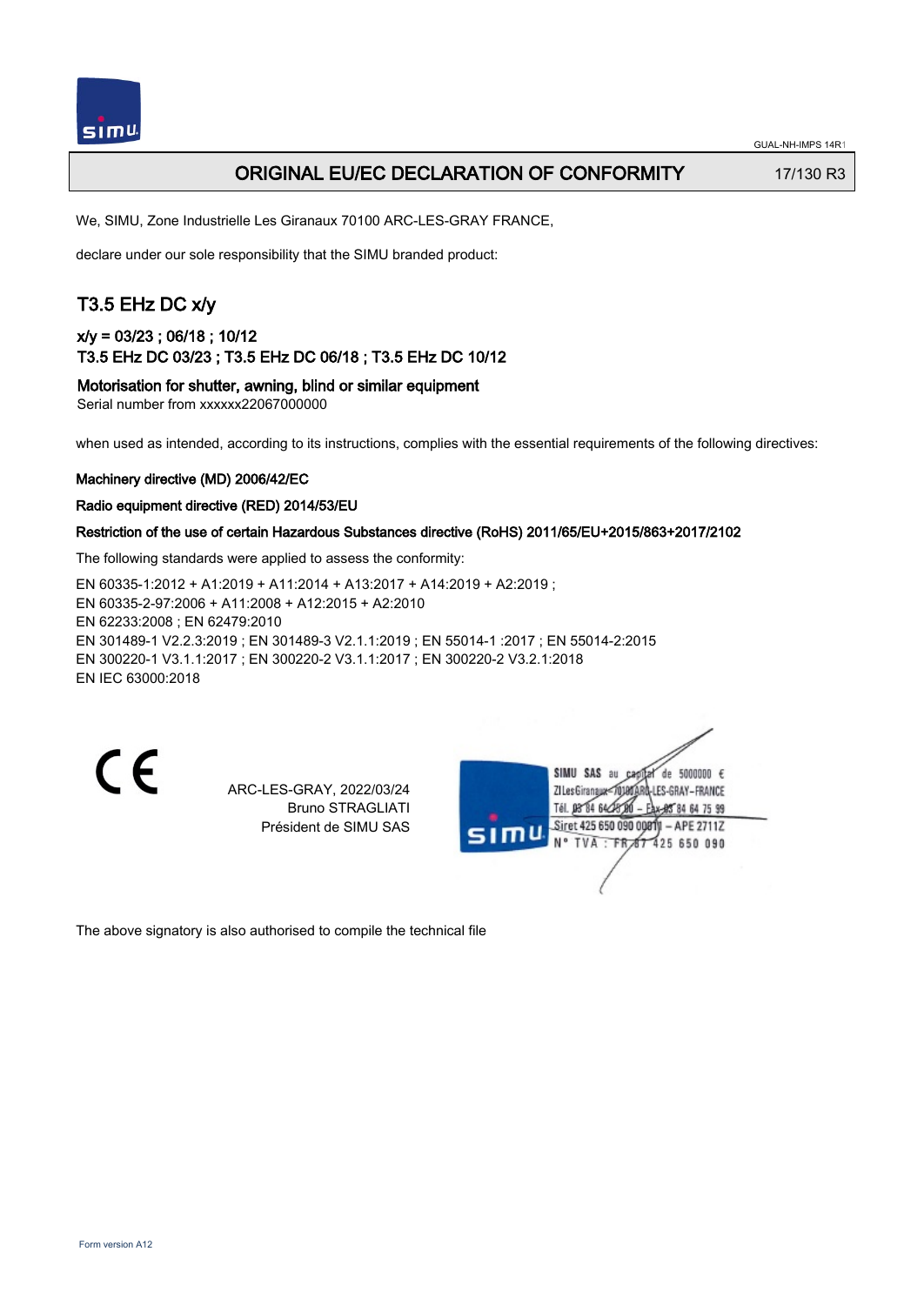



## ORIGINAL EU/EC DECLARATION OF CONFORMITY DECLARATION EU/CE DE CONFORMITE ORIGINALE

17/130 R3

We, SIMU, Zone Industrielle Les Giranaux 70100 ARC-LES-GRAY FRANCE, Nous,

declare under our sole responsibility that the SIMU branded product: declarons sous notre seule responsabilité que le produit de marque SIMU

# T3.5 EHz DC x/y

### x/y = 03/23 ; 06/18 ; 10/12 T3.5 EHz DC 03/23 ; T3.5 EHz DC 06/18 ; T3.5 EHz DC 10/12

Motorisation for shutter, awning, blind or similar equipment

Motorisation de volet, store, rideau ou équipement similaire

Serial number from xxxxxx22067000000 Numéro de série à partir de

when used as intended, according to its instructions, complies with the essential requirements of the following directives: utilisé, selon l'usage prévu, comme décrit dans son manuel d'utilisation, est conforme aux exigences essentielles des directives suivantes

Machinery directive (MD) 2006/42/EC

Directive Machine 2006/42/EC

Radio equipment directive (RED) 2014/53/EU

Directive sur les équipements radio 2014/53/EU

#### Restriction of the use of certain Hazardous Substances directive (RoHS) 2011/65/EU+2015/863+2017/2102

Directive RoHS 2011/65/EU+2015/863+2017/2102

The following standards were applied to assess the conformity: Les normes de référence suivantes ont été appliquées pour évaluer la conformité

EN 60335‑1:2012 + A1:2019 + A11:2014 + A13:2017 + A14:2019 + A2:2019 ; EN 60335‑2‑97:2006 + A11:2008 + A12:2015 + A2:2010 EN 62233:2008 ; EN 62479:2010 EN 301489‑1 V2.2.3:2019 ; EN 301489‑3 V2.1.1:2019 ; EN 55014‑1 :2017 ; EN 55014‑2:2015 EN 300220‑1 V3.1.1:2017 ; EN 300220‑2 V3.1.1:2017 ; EN 300220‑2 V3.2.1:2018 EN IEC 63000:2018

C F

ARC-LES-GRAY, 2022/03/24 Bruno STRAGLIATI Président de SIMU SAS

de 5000000  $\epsilon$ SIMU SAS au ZI Les Giranaux<sup>2</sup> ES-GRAY-FRANCE Tél. 08 84 64 2 64 75 99 Siret 425 650 090 00811  $-$  APF 27117 125 650 090

The above signatory is also authorised to compile the technical file

La personne signataire ci-dessus est aussi celle autorisée à constituer le dossier technique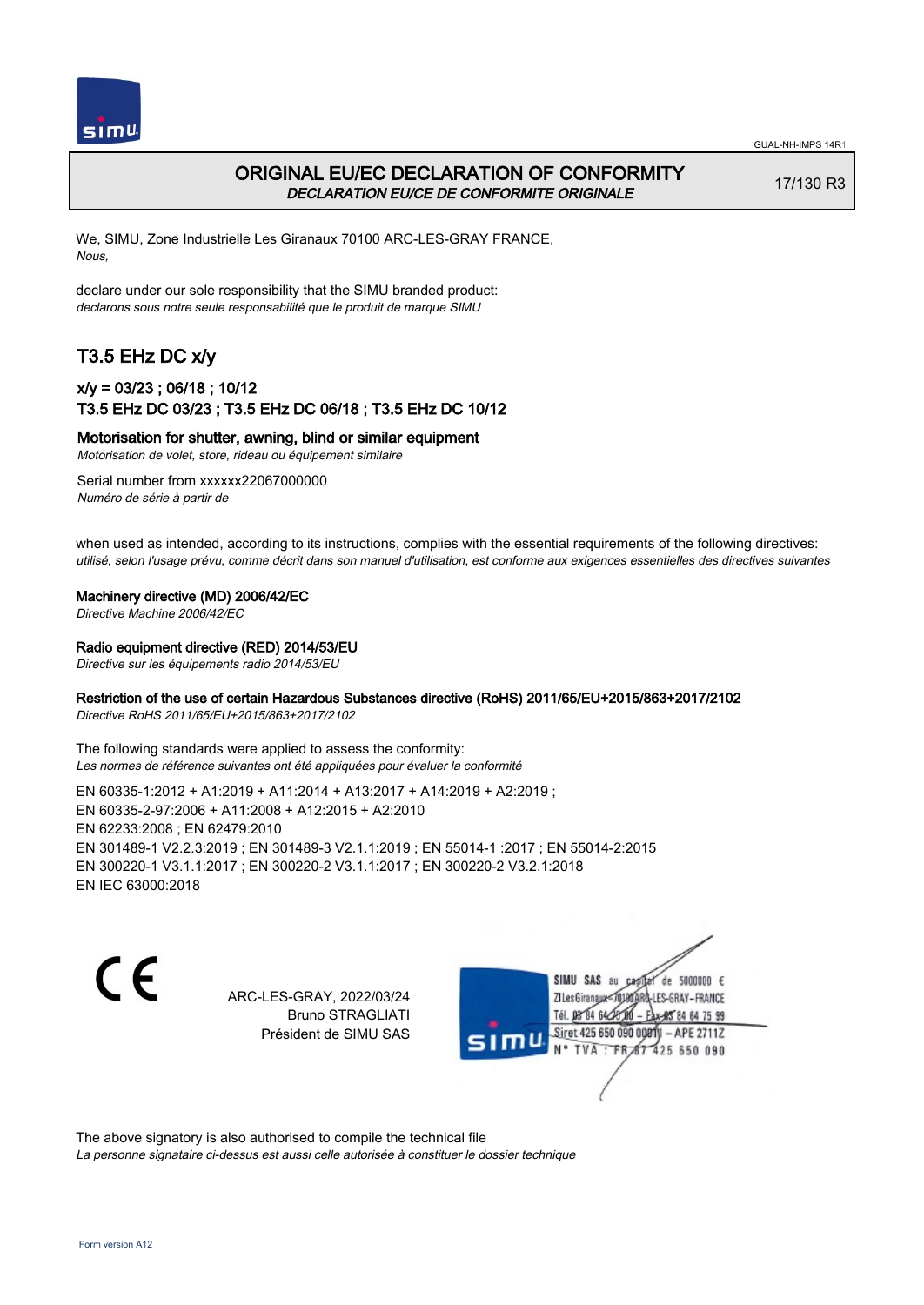



## ORIGINAL EU/EC DECLARATION OF CONFORMITY ORIGINAL EU/EG-KONFORMITÄTSERKLÄRUNG

17/130 R3

We, SIMU, Zone Industrielle Les Giranaux 70100 ARC-LES-GRAY FRANCE, Wir,

declare under our sole responsibility that the SIMU branded product: erklären unter unserer alleinigen Verantwortung, dass das mit der Marke SIMU versehene Produkt

# T3.5 EHz DC x/y

### x/y = 03/23 ; 06/18 ; 10/12 T3.5 EHz DC 03/23 ; T3.5 EHz DC 06/18 ; T3.5 EHz DC 10/12

#### Motorisation for shutter, awning, blind or similar equipment

Motorisierung für Abschlüsse or ähnliche Ausrüstung

Serial number from xxxxxx22067000000 Seriennummer ab

when used as intended, according to its instructions, complies with the essential requirements of the following directives: den einschlägigen Bestimmungen der folgenden Richtlinien entspricht, wenn es nach den Anweisungen des Herstellers bestimmungsgemäß verwendet wird

#### Machinery directive (MD) 2006/42/EC

Maschinenrichtlinie 2006/42/EC

#### Radio equipment directive (RED) 2014/53/EU

Funkanlagen-Richtlinie 2014/53/EU

#### Restriction of the use of certain Hazardous Substances directive (RoHS) 2011/65/EU+2015/863+2017/2102

RoHS-Richtlinie 2011/65/EU+2015/863+2017/2102

The following standards were applied to assess the conformity: Die Konformität wird durch die Einhaltung folgender Normen nachgewiesen

EN 60335‑1:2012 + A1:2019 + A11:2014 + A13:2017 + A14:2019 + A2:2019 ; EN 60335‑2‑97:2006 + A11:2008 + A12:2015 + A2:2010 EN 62233:2008 ; EN 62479:2010 EN 301489‑1 V2.2.3:2019 ; EN 301489‑3 V2.1.1:2019 ; EN 55014‑1 :2017 ; EN 55014‑2:2015 EN 300220‑1 V3.1.1:2017 ; EN 300220‑2 V3.1.1:2017 ; EN 300220‑2 V3.2.1:2018 EN IEC 63000:2018

 $\epsilon$ 

ARC-LES-GRAY, 2022/03/24 Bruno STRAGLIATI Président de SIMU SAS

de 5000000  $\epsilon$ SIMU SAS au ZI Les Giranauxe LES-GRAY-FRANCE Tél. 08 84 64 24 95 84 64 75 99 Siret 425 650 090 00811 - APE 2711Z  $TVA$ : FRAT 425 650 090

The above signatory is also authorised to compile the technical file

Die oben genannte Person ist auch bevollmächtigt, die relevanten technischen Unterlagen zusammenzustellen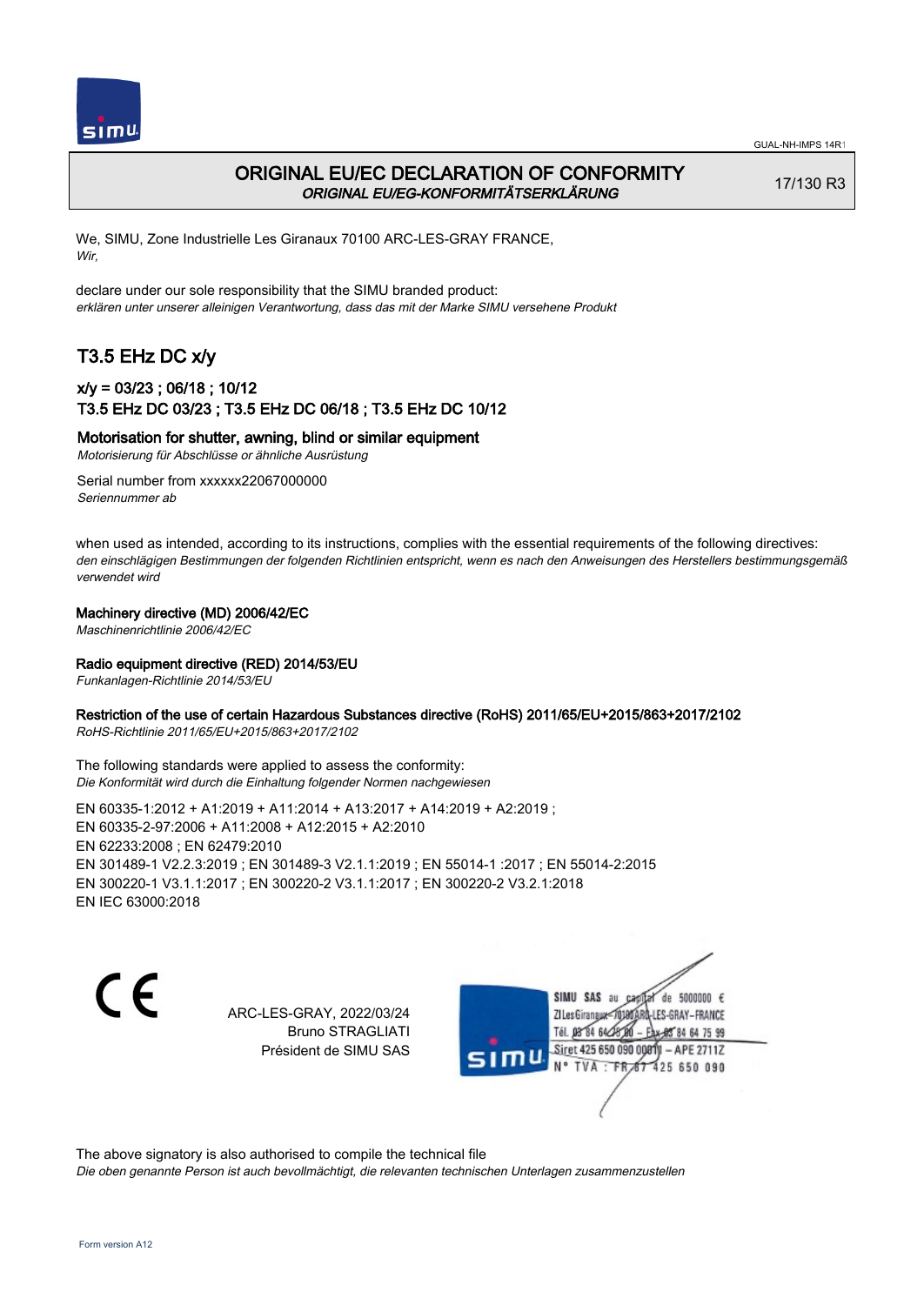



## ORIGINAL EU/EC DECLARATION OF CONFORMITY DECLARACIÓN UE/CE DE CONFORMIDAD ORIGINAL

17/130 R3

We, SIMU, Zone Industrielle Les Giranaux 70100 ARC-LES-GRAY FRANCE, Nosotros,

declare under our sole responsibility that the SIMU branded product: declaramos bajo nuestra única responsabilidad, que los productos de la marca SIMU

# T3.5 EHz DC x/y

### x/y = 03/23 ; 06/18 ; 10/12 T3.5 EHz DC 03/23 ; T3.5 EHz DC 06/18 ; T3.5 EHz DC 10/12

#### Motorisation for shutter, awning, blind or similar equipment

Motorización de persiana, toldo, cortina o equipos similares

Serial number from xxxxxx22067000000 número de serie a partir de

when used as intended, according to its instructions, complies with the essential requirements of the following directives: cuando se utilizan según el uso previsto, de conformidad con sus instrucciones, cumplen con los requisitos esenciales de las siguientes directivas

#### Machinery directive (MD) 2006/42/EC

Directiva "Máquinas" 2006/42/EC

#### Radio equipment directive (RED) 2014/53/EU

Directiva equipos radioeléctricos 2014/53/EU

#### Restriction of the use of certain Hazardous Substances directive (RoHS) 2011/65/EU+2015/863+2017/2102

Directiva RoHS 2011/65/EU+2015/863+2017/2102

The following standards were applied to assess the conformity: Las siguientes normas de referencia han sido aplicadas para evaluar la conformidad

EN 60335‑1:2012 + A1:2019 + A11:2014 + A13:2017 + A14:2019 + A2:2019 ; EN 60335‑2‑97:2006 + A11:2008 + A12:2015 + A2:2010 EN 62233:2008 ; EN 62479:2010 EN 301489‑1 V2.2.3:2019 ; EN 301489‑3 V2.1.1:2019 ; EN 55014‑1 :2017 ; EN 55014‑2:2015 EN 300220‑1 V3.1.1:2017 ; EN 300220‑2 V3.1.1:2017 ; EN 300220‑2 V3.2.1:2018 EN IEC 63000:2018

 $\epsilon$ 

ARC-LES-GRAY, 2022/03/24 Bruno STRAGLIATI Président de SIMU SAS

de 5000000  $\epsilon$ SIMU SAS au ZI Les Giranaux< LES-GRAY-FRANCE Tél. 08 84 64 24 95 84 64 75 99 Siret 425 650 090 00811 - APE 2711Z TVA: FR 67 425 650 090

The above signatory is also authorised to compile the technical file el firmante, anteriormente mencionado tambien esta facultado para elaborar el expediente tecnico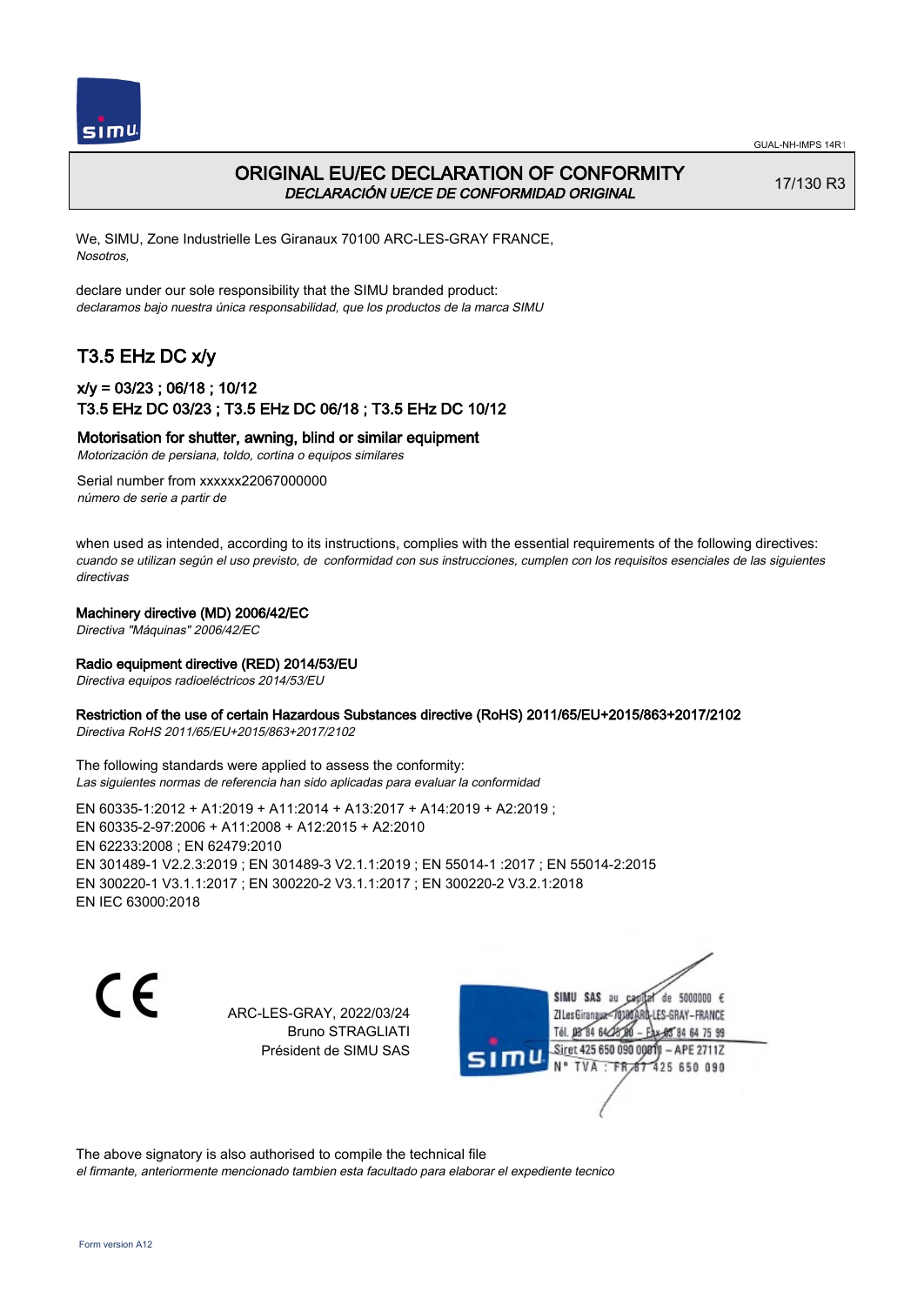

### ORIGINAL EU/EC DECLARATION OF CONFORMITY DICHIARAZIONE DI CONFORMITÀ UE/CE ORIGINALE

17/130 R3

We, SIMU, Zone Industrielle Les Giranaux 70100 ARC-LES-GRAY FRANCE, Noi,

declare under our sole responsibility that the SIMU branded product: dichiariamo sotto la nostra esclusiva responsabilità che l'appareccho di marca SIMU

# T3.5 EHz DC x/y

### x/y = 03/23 ; 06/18 ; 10/12 T3.5 EHz DC 03/23 ; T3.5 EHz DC 06/18 ; T3.5 EHz DC 10/12

Motorisation for shutter, awning, blind or similar equipment

Motorizzazione di tapparella, persiana, tenda o apparecchiatura similare

Serial number from xxxxxx22067000000 Numero di serie a partire da

when used as intended, according to its instructions, complies with the essential requirements of the following directives: se utilizzato secondo l'uso previsto, come descritto nel suo manuale d'istruzioni, è conforme ai requisiti essenziali delle seguenti Direttive

Machinery directive (MD) 2006/42/EC

Direttiva Macchine 2006/42/EC

Radio equipment directive (RED) 2014/53/EU

Direttiva apparecchiature radio 2014/53/EU

#### Restriction of the use of certain Hazardous Substances directive (RoHS) 2011/65/EU+2015/863+2017/2102

Direttiva RoHS 2011/65/EU+2015/863+2017/2102

The following standards were applied to assess the conformity: I seguenti standard di riferimento sono stati applicati per ottenere la conformità

EN 60335‑1:2012 + A1:2019 + A11:2014 + A13:2017 + A14:2019 + A2:2019 ; EN 60335‑2‑97:2006 + A11:2008 + A12:2015 + A2:2010 EN 62233:2008 ; EN 62479:2010 EN 301489‑1 V2.2.3:2019 ; EN 301489‑3 V2.1.1:2019 ; EN 55014‑1 :2017 ; EN 55014‑2:2015 EN 300220‑1 V3.1.1:2017 ; EN 300220‑2 V3.1.1:2017 ; EN 300220‑2 V3.2.1:2018 EN IEC 63000:2018

C F

ARC-LES-GRAY, 2022/03/24 Bruno STRAGLIATI Président de SIMU SAS

de 5000000  $\epsilon$ SIMU SAS au ZI Les Giranaux< ES-GRAY-FRANCE Tél. 08 84 64 2 64 75 99 Siret 425 650 090 00811  $-$  APF 27117 125 650 090

The above signatory is also authorised to compile the technical file Il firmatario è inoltre autorizzato a costituire il fascicolo tecnico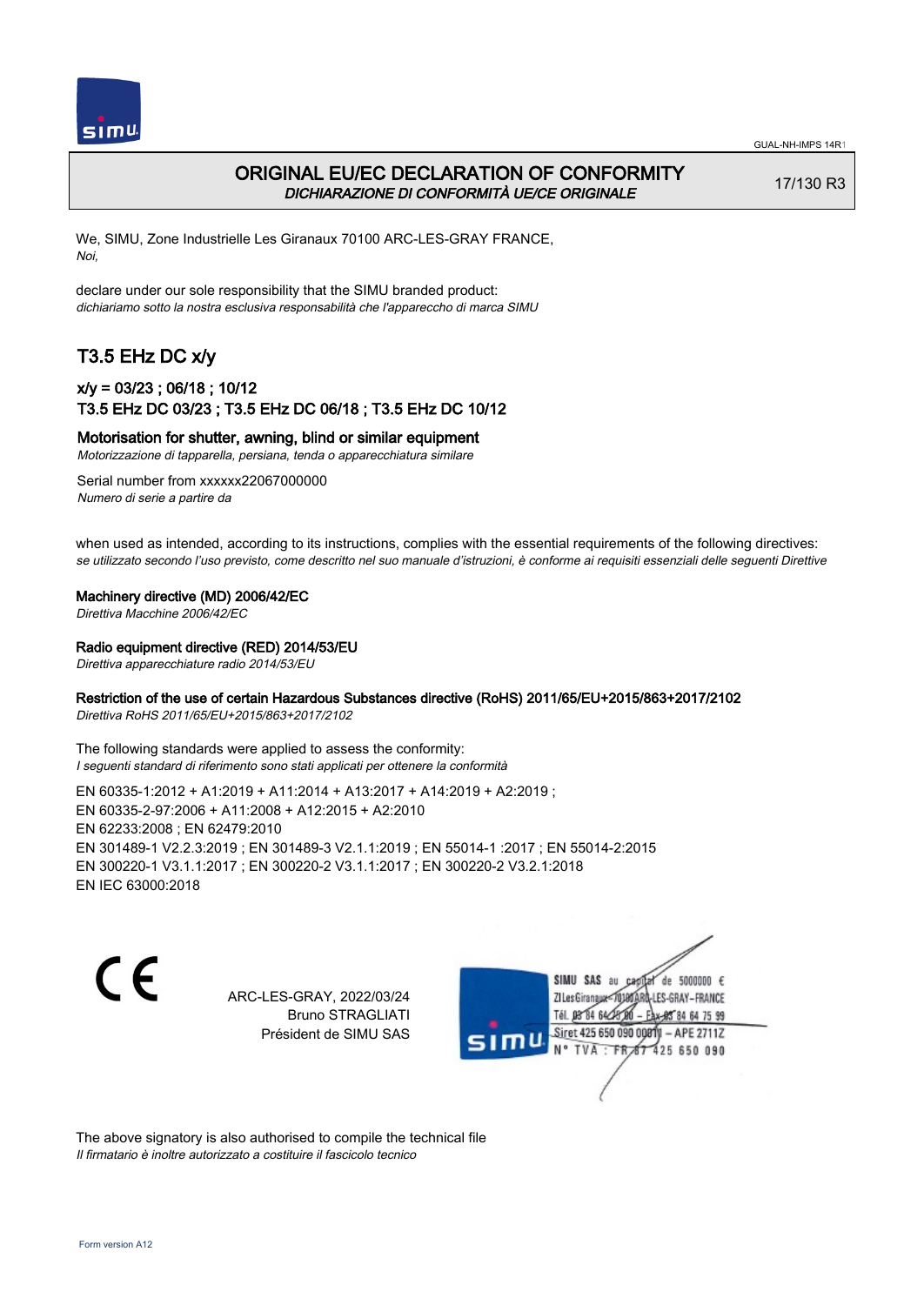



## ORIGINAL EU/EC DECLARATION OF CONFORMITY ОРИГИНАЛНА EU/EC ДЕКЛАРАЦИЯ ЗА СЪОТВЕТСТВИЕ

17/130 R3

We, SIMU, Zone Industrielle Les Giranaux 70100 ARC-LES-GRAY FRANCE, Ние,

declare under our sole responsibility that the SIMU branded product: декларираме на своя лична отговорност, че продукт с търговска марка SIMU

# T3.5 EHz DC x/y

### x/y = 03/23 ; 06/18 ; 10/12 T3.5 EHz DC 03/23 ; T3.5 EHz DC 06/18 ; T3.5 EHz DC 10/12

#### Motorisation for shutter, awning, blind or similar equipment

Моторизация за ролетни щори, сенници или други подобни засенчващи изделия

Serial number from xxxxxx22067000000 сериен номер от

when used as intended, according to its instructions, complies with the essential requirements of the following directives: когато се използва съобразно предназначението си и в съответствие с инструкциите е в съответствие с основните изисквания на следните директиви

#### Machinery directive (MD) 2006/42/EC

Машинна директива 2006/42/EC

#### Radio equipment directive (RED) 2014/53/EU

Директива за радио оборудване 2014/53/EU

#### Restriction of the use of certain Hazardous Substances directive (RoHS) 2011/65/EU+2015/863+2017/2102

RoHS Директива относно ограничението на употребата на определени опасни вещества в електрическото и електронното оборудване 2011/65/EU+2015/863+2017/2102

The following standards were applied to assess the conformity: Следните референтни стандарти са приложени за оценяване на съответствието

EN 60335‑1:2012 + A1:2019 + A11:2014 + A13:2017 + A14:2019 + A2:2019 ; EN 60335‑2‑97:2006 + A11:2008 + A12:2015 + A2:2010 EN 62233:2008 ; EN 62479:2010 EN 301489‑1 V2.2.3:2019 ; EN 301489‑3 V2.1.1:2019 ; EN 55014‑1 :2017 ; EN 55014‑2:2015 EN 300220‑1 V3.1.1:2017 ; EN 300220‑2 V3.1.1:2017 ; EN 300220‑2 V3.2.1:2018 EN IEC 63000:2018

CE

ARC-LES-GRAY, 2022/03/24 Bruno STRAGLIATI Président de SIMU SAS



The above signatory is also authorised to compile the technical file Гоеподписващия също е упълномощен да съставя техническо досие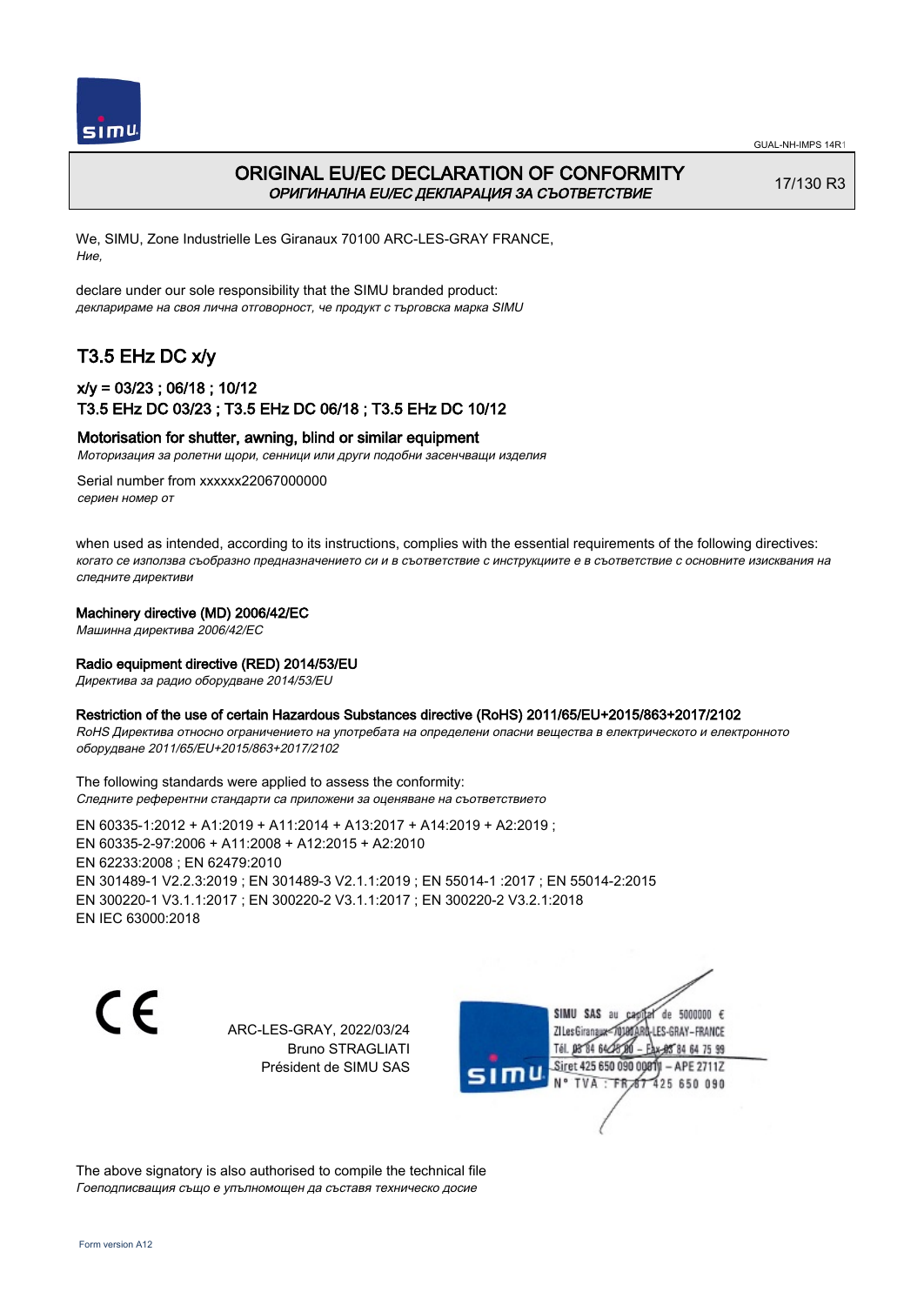

# ORIGINAL EU/EC DECLARATION OF CONFORMITY ORIGINÁLNÍ EU/ES PROHLÁŠENÍ O SHODĚ

17/130 R3

We, SIMU, Zone Industrielle Les Giranaux 70100 ARC-LES-GRAY FRANCE, My,

declare under our sole responsibility that the SIMU branded product: prohlašujeme na svou výlučnou odpovědnost, že výrobek značky SIMU

# T3.5 EHz DC x/y

## x/y = 03/23 ; 06/18 ; 10/12 T3.5 EHz DC 03/23 ; T3.5 EHz DC 06/18 ; T3.5 EHz DC 10/12

Motorisation for shutter, awning, blind or similar equipment

Pohon pro rolety, markýzy, clony nebo podobná zařízení

Serial number from xxxxxx22067000000 Sériové číslo od

when used as intended, according to its instructions, complies with the essential requirements of the following directives: pokud je používán v souladu s účelem použití a s návodem, splňuje základní požadavky těchto směrnic

#### Machinery directive (MD) 2006/42/EC

Směrnice o strojních zařízeních 2006/42/EC

#### Radio equipment directive (RED) 2014/53/EU

Směrnice o dodávání rádiových zařízení na trh 2014/53/EU

#### Restriction of the use of certain Hazardous Substances directive (RoHS) 2011/65/EU+2015/863+2017/2102

Směrnice o omezení používání některých nebezpečných látek v elektrických a elektronických zařízeních 2011/65/EU+2015/863+2017/2102

The following standards were applied to assess the conformity: Pro posouzení shody byly použity následující normy

EN 60335‑1:2012 + A1:2019 + A11:2014 + A13:2017 + A14:2019 + A2:2019 ; EN 60335‑2‑97:2006 + A11:2008 + A12:2015 + A2:2010 EN 62233:2008 ; EN 62479:2010 EN 301489‑1 V2.2.3:2019 ; EN 301489‑3 V2.1.1:2019 ; EN 55014‑1 :2017 ; EN 55014‑2:2015 EN 300220‑1 V3.1.1:2017 ; EN 300220‑2 V3.1.1:2017 ; EN 300220‑2 V3.2.1:2018 EN IEC 63000:2018

C F

ARC-LES-GRAY, 2022/03/24 Bruno STRAGLIATI Président de SIMU SAS

de 5000000  $\epsilon$ SIMU SAS au ZI Les Giranaux< LES-GRAY-FRANCE Tél. 08 R4 64 2 64 75 99 Siret 425 650 090 00811  $-$  APF 27117 125 650 090

The above signatory is also authorised to compile the technical file Výše uvedená osoba je také osoba pověřená sestavením technické dokumentace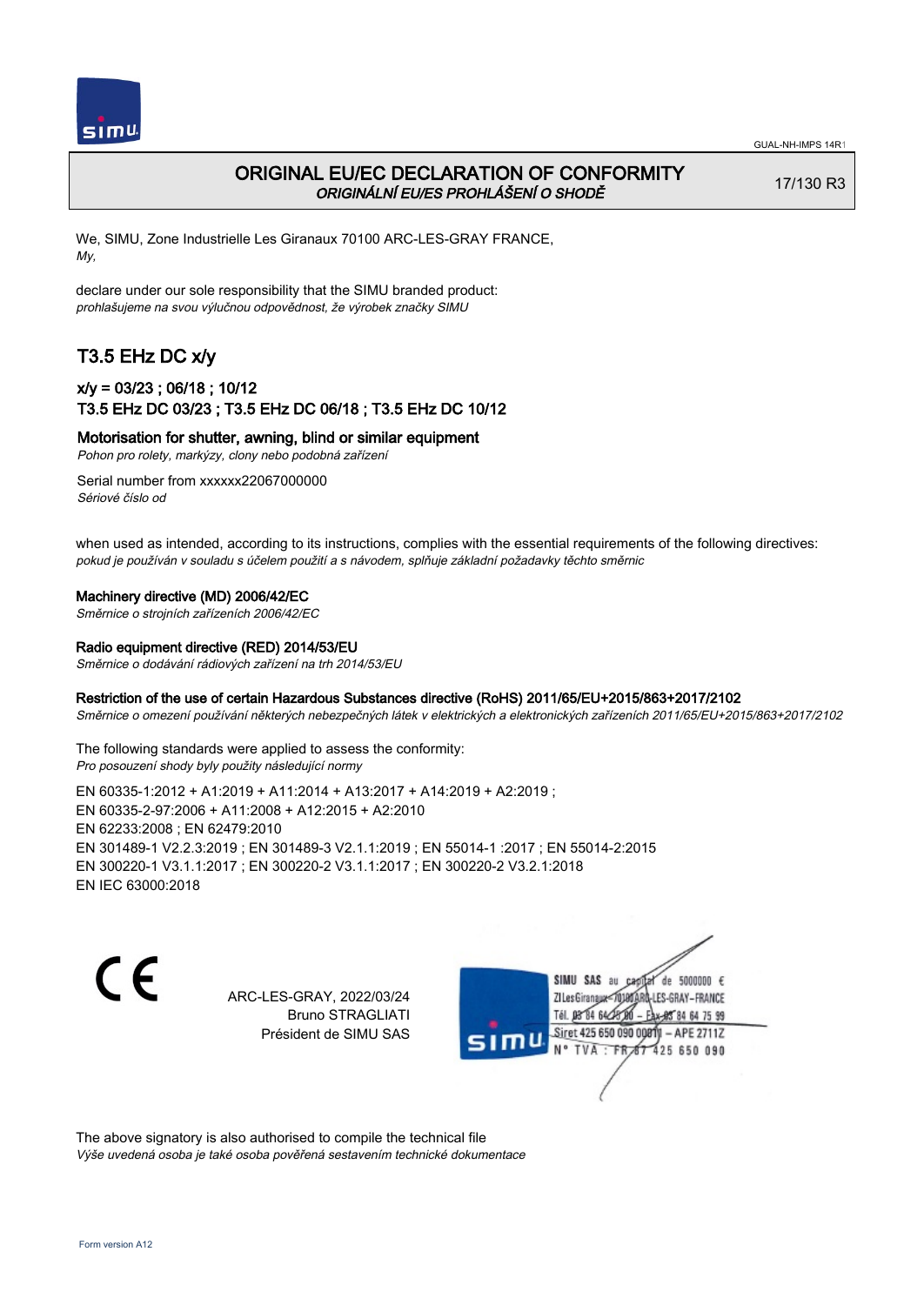



## ORIGINAL EU/EC DECLARATION OF CONFORMITY ORIGINAL EU/EF-OVERENSSTEMMELSESERKLÆRING

17/130 R3

We, SIMU, Zone Industrielle Les Giranaux 70100 ARC-LES-GRAY FRANCE, Vi,

declare under our sole responsibility that the SIMU branded product: erklærer som eneansvarlige, at SIMU mærkede produkter

# T3.5 EHz DC x/y

### x/y = 03/23 ; 06/18 ; 10/12 T3.5 EHz DC 03/23 ; T3.5 EHz DC 06/18 ; T3.5 EHz DC 10/12

Motorisation for shutter, awning, blind or similar equipment

Motorisering af gitre, markiser, persienner eller lign. udstyr

Serial number from xxxxxx22067000000 serienummer fra

when used as intended, according to its instructions, complies with the essential requirements of the following directives: når det anvendes efter hensigten, efter dennes instrukser, overholder kravene i følgende direktiver

Machinery directive (MD) 2006/42/EC

Maskindirektivet 2006/42/EC

Radio equipment directive (RED) 2014/53/EU

Radioudstyrsdirektivet 2014/53/EU

#### Restriction of the use of certain Hazardous Substances directive (RoHS) 2011/65/EU+2015/863+2017/2102

RoHS direktiv 2011/65/EU+2015/863+2017/2102

The following standards were applied to assess the conformity: Referencestandarderne der følger blev anvendt til at vurdere overholdelsen

EN 60335‑1:2012 + A1:2019 + A11:2014 + A13:2017 + A14:2019 + A2:2019 ; EN 60335‑2‑97:2006 + A11:2008 + A12:2015 + A2:2010 EN 62233:2008 ; EN 62479:2010 EN 301489‑1 V2.2.3:2019 ; EN 301489‑3 V2.1.1:2019 ; EN 55014‑1 :2017 ; EN 55014‑2:2015 EN 300220‑1 V3.1.1:2017 ; EN 300220‑2 V3.1.1:2017 ; EN 300220‑2 V3.2.1:2018 EN IEC 63000:2018

CE

ARC-LES-GRAY, 2022/03/24 Bruno STRAGLIATI Président de SIMU SAS

de 5000000  $\epsilon$ SIMU SAS au ZI Les Giranaux< LES-GRAY-FRANCE Tél. 08 84 64 2 64 75 99 Siret 425 650 090 00811  $-$  APF 27117 125 650 090

The above signatory is also authorised to compile the technical file Personen nævnt ovenfor er også godkendt til at udarbejde det tekniske dossier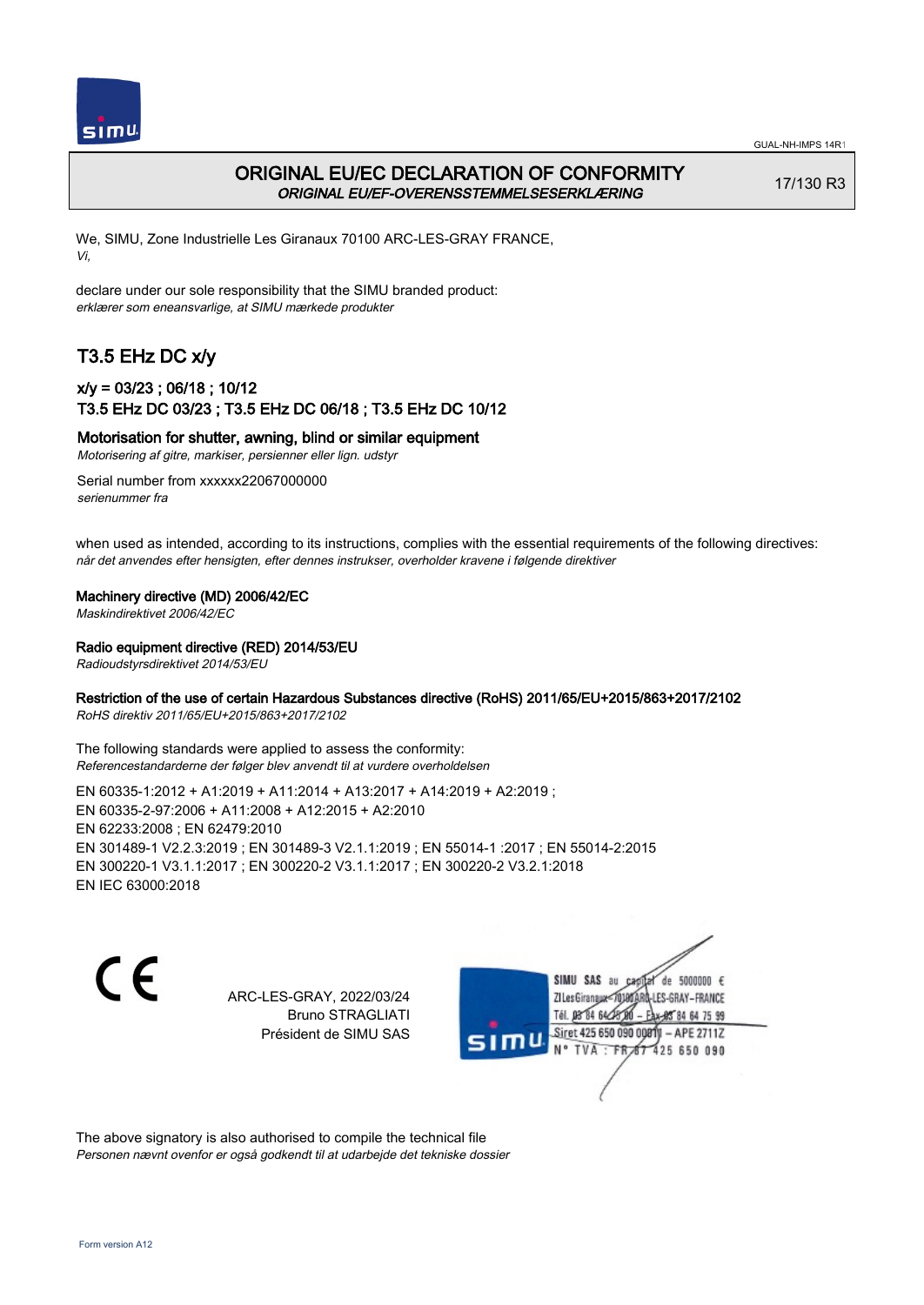

# ORIGINAL EU/EC DECLARATION OF CONFORMITY EL/EK VASTAVUSDEKLARATSIOON

17/130 R3

We, SIMU, Zone Industrielle Les Giranaux 70100 ARC-LES-GRAY FRANCE, Meie,

declare under our sole responsibility that the SIMU branded product: kinnitame kogu vastutusega, et SIMU kaubamärgiga tooted

# T3.5 EHz DC x/y

## x/y = 03/23 ; 06/18 ; 10/12 T3.5 EHz DC 03/23 ; T3.5 EHz DC 06/18 ; T3.5 EHz DC 10/12

#### Motorisation for shutter, awning, blind or similar equipment

Aknaluukide, varikatuste, aknakardinate või sarnaste seadmete motoriseerimine

Serial number from xxxxxx22067000000 Seerianumber alates

when used as intended, according to its instructions, complies with the essential requirements of the following directives: kui kasutatakse eesmärgipäraselt ja juhiste kohaselt, vastavad käesoleva direktiivi põhinõuetele

#### Machinery directive (MD) 2006/42/EC

Masinate direktiiv 2006/42/EC

#### Radio equipment directive (RED) 2014/53/EU

Direktiiv raadioseadmete turul kättesaadavuse kohta 2014/53/EU

#### Restriction of the use of certain Hazardous Substances directive (RoHS) 2011/65/EU+2015/863+2017/2102

RoHs direktiiv ohtlike ainete kasutamise piirangute kohta elektri- ja elektroonikaseadmetes 2011/65/EU+2015/863+2017/2102

The following standards were applied to assess the conformity: Vastavusdeklaratsiooni hindamiseks kasutatakse järgmisi standardeid

EN 60335‑1:2012 + A1:2019 + A11:2014 + A13:2017 + A14:2019 + A2:2019 ; EN 60335‑2‑97:2006 + A11:2008 + A12:2015 + A2:2010 EN 62233:2008 ; EN 62479:2010 EN 301489‑1 V2.2.3:2019 ; EN 301489‑3 V2.1.1:2019 ; EN 55014‑1 :2017 ; EN 55014‑2:2015 EN 300220‑1 V3.1.1:2017 ; EN 300220‑2 V3.1.1:2017 ; EN 300220‑2 V3.2.1:2018 EN IEC 63000:2018

 $\epsilon$ 

ARC-LES-GRAY, 2022/03/24 Bruno STRAGLIATI Président de SIMU SAS

de 5000000  $\epsilon$ SIMU SAS au ZI Les Giranaux<sup>2</sup> ES-GRAY-FRANCE Tél. 08 84 64 2 64 75 99 Siret 425 650 090 00811  $-$  APF 27117 125 650 090

The above signatory is also authorised to compile the technical file Eelpool nimetatud isik on volitatud koostama tehnilist dokumentatsiooni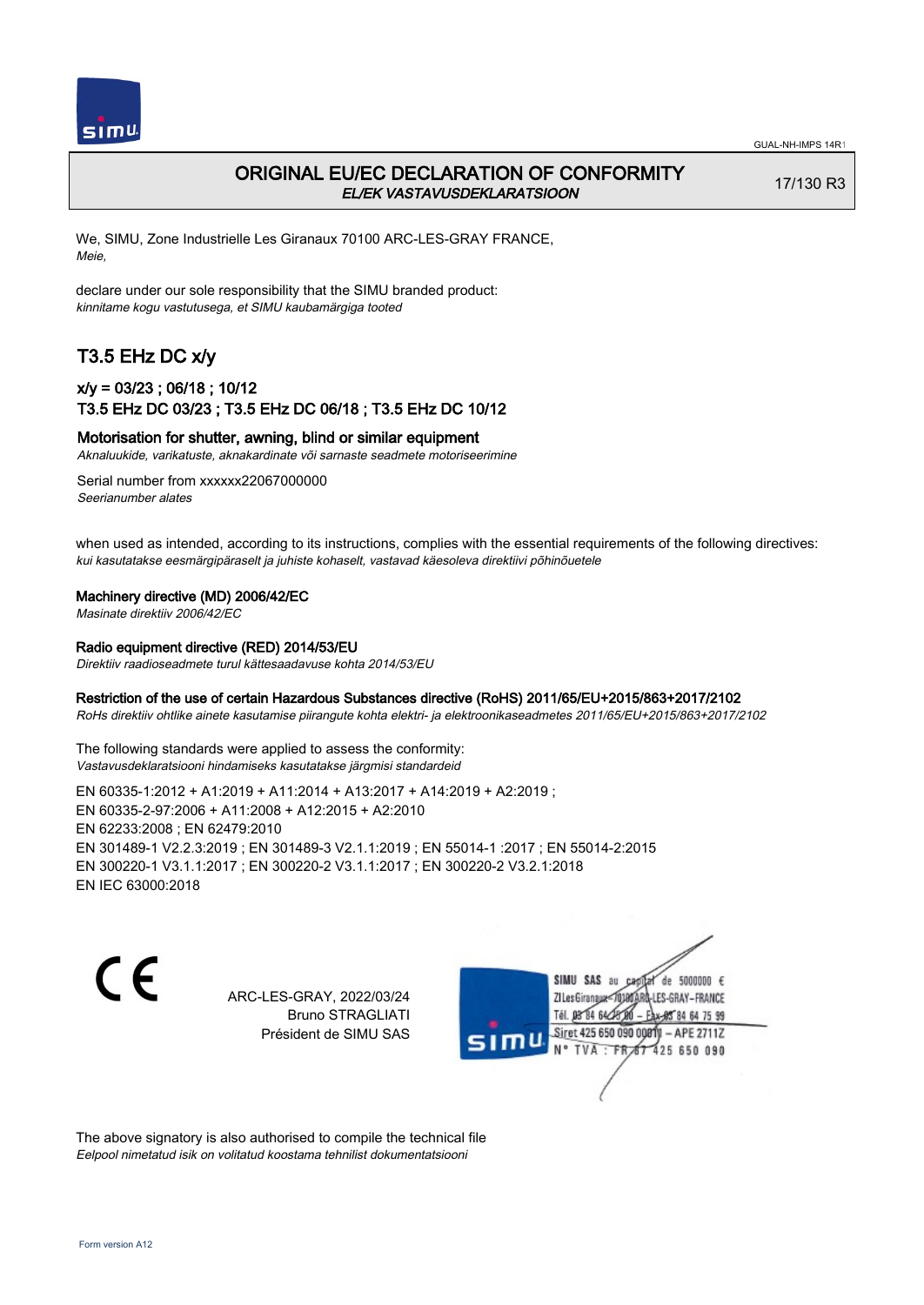

# ORIGINAL EU/EC DECLARATION OF CONFORMITY ALKUPERÄISET EU/EY-VAATIMUSTENMUKAISUUSVAKUUTUS

17/130 R3

We, SIMU, Zone Industrielle Les Giranaux 70100 ARC-LES-GRAY FRANCE, Me,

declare under our sole responsibility that the SIMU branded product: vakuutamme omalla vastuullamme, että SIMU merkkituote

# T3.5 EHz DC x/y

## x/y = 03/23 ; 06/18 ; 10/12 T3.5 EHz DC 03/23 ; T3.5 EHz DC 06/18 ; T3.5 EHz DC 10/12

Motorisation for shutter, awning, blind or similar equipment

Sälerullainten, markiisien, kaihtimien tai vastaavien motorisointi

Serial number from xxxxxx22067000000 sarianumerot

when used as intended, according to its instructions, complies with the essential requirements of the following directives: kun käytettynä oikein ja sen ohjeiden mukaan, noudattaa seuraavien direktiivien olennaisia vaatimuksia

#### Machinery directive (MD) 2006/42/EC

Konedirektiivin 2006/42/EC

#### Radio equipment directive (RED) 2014/53/EU

Radiolaitteiden direktiivin 2014/53/EU

#### Restriction of the use of certain Hazardous Substances directive (RoHS) 2011/65/EU+2015/863+2017/2102

RoHS direktiivin 2011/65/EU+2015/863+2017/2102

The following standards were applied to assess the conformity: Seuraavia viitestandardeja sovellettiin vaatimustenmukaisuusvakuutusta arvioitaessa

EN 60335‑1:2012 + A1:2019 + A11:2014 + A13:2017 + A14:2019 + A2:2019 ; EN 60335‑2‑97:2006 + A11:2008 + A12:2015 + A2:2010 EN 62233:2008 ; EN 62479:2010 EN 301489‑1 V2.2.3:2019 ; EN 301489‑3 V2.1.1:2019 ; EN 55014‑1 :2017 ; EN 55014‑2:2015 EN 300220‑1 V3.1.1:2017 ; EN 300220‑2 V3.1.1:2017 ; EN 300220‑2 V3.2.1:2018 EN IEC 63000:2018

 $\epsilon$ 

ARC-LES-GRAY, 2022/03/24 Bruno STRAGLIATI Président de SIMU SAS

de 5000000  $\epsilon$ SIMU SAS au ZI Les Giranaux< ES-GRAY-FRANCE Tél. 08 84 64 2 64 75 99 Siret 425 650 090 00811  $-$  APF 27117 125 650 090

The above signatory is also authorised to compile the technical file Yllä allekirjoittaja on myös valtuutettu kokoamaan teknisten tiedostojen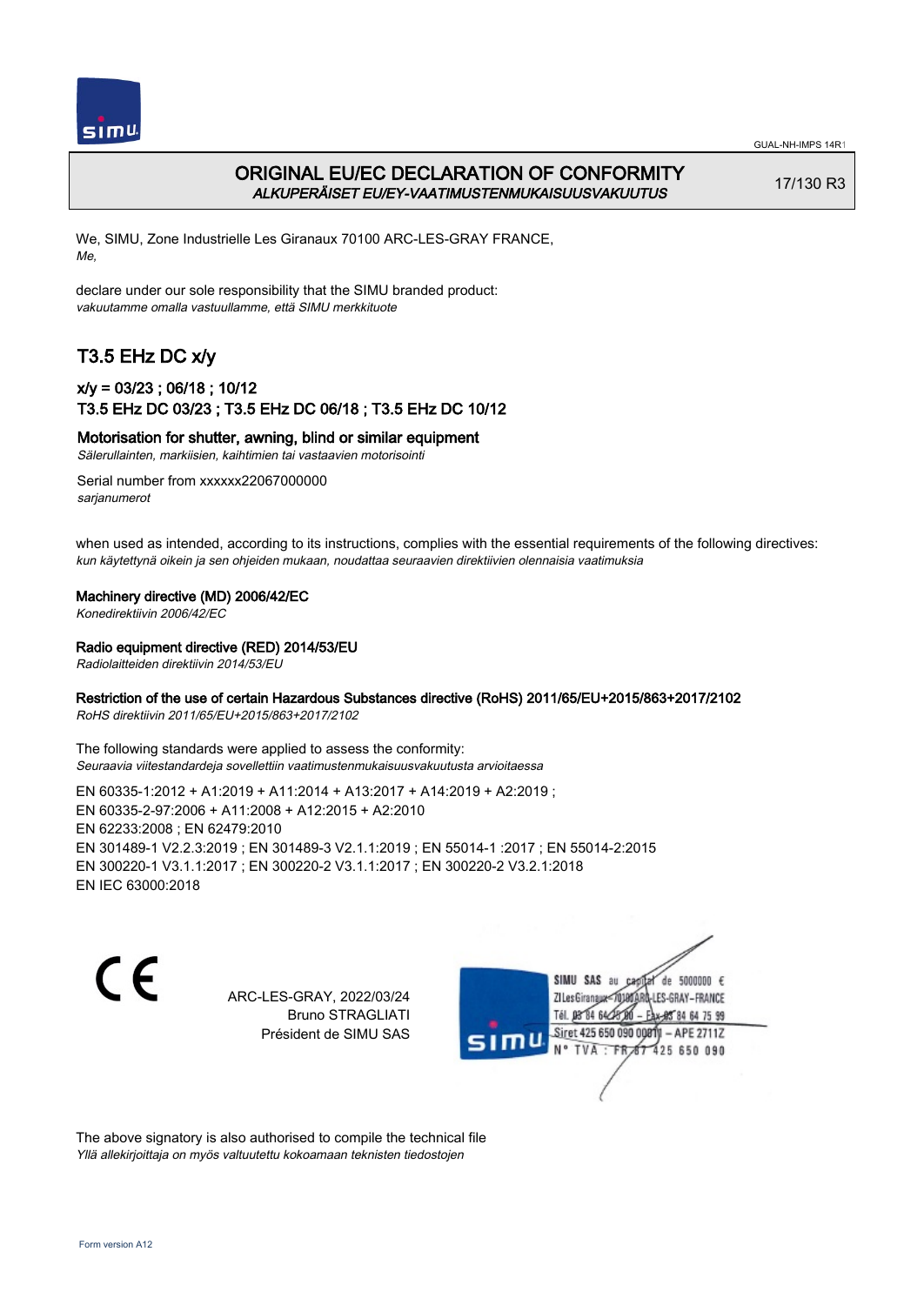

### ORIGINAL EU/EC DECLARATION OF CONFORMITY ΠΡΩΤΟΤΥΠΟ ΔΗΛΩΣΗ ΣΥΜΜΟΡΦΩΣΗΣ ΕΕ/EK

17/130 R3

We, SIMU, Zone Industrielle Les Giranaux 70100 ARC-LES-GRAY FRANCE, εμείς,

declare under our sole responsibility that the SIMU branded product: Δηλώνουμε αναλαμβάνοντας την αποκλειστική ευθύνη ότι το επώνυμο προϊόν SIMU

# T3.5 EHz DC x/y

### x/y = 03/23 ; 06/18 ; 10/12 T3.5 EHz DC 03/23 ; T3.5 EHz DC 06/18 ; T3.5 EHz DC 10/12

Motorisation for shutter, awning, blind or similar equipment

Μηχανοκίνηση για ρολα,τέντες,στόρια ή παρόμοιο εξοπλισμό

Serial number from xxxxxx22067000000 σειριακό αριθμό από

when used as intended, according to its instructions, complies with the essential requirements of the following directives: όταν χρησιμοποιείται όπως έχει προβλεφθεί, σύμφωνα με τις οδηγίες του, συμφωνεί με τις βασικές απαιτήσεις των ακόλουθων οδηγιών

#### Machinery directive (MD) 2006/42/EC

Οδηγία περι μηχανικού εξοπλισμού 2006/42/EC

# Radio equipment directive (RED) 2014/53/EU

Οδηγία ραδιοεξοπλισμού 2014/53/EU

#### Restriction of the use of certain Hazardous Substances directive (RoHS) 2011/65/EU+2015/863+2017/2102

Οδηγίας RoHS 2011/65/EU+2015/863+2017/2102

The following standards were applied to assess the conformity: Τα πρότυπα αναφοράς που ακολουθούν εφαρμόστηκαν με σκοπό την αξιολόγηση της συμμόρφωσης

EN 60335‑1:2012 + A1:2019 + A11:2014 + A13:2017 + A14:2019 + A2:2019 ; EN 60335‑2‑97:2006 + A11:2008 + A12:2015 + A2:2010 EN 62233:2008 ; EN 62479:2010 EN 301489‑1 V2.2.3:2019 ; EN 301489‑3 V2.1.1:2019 ; EN 55014‑1 :2017 ; EN 55014‑2:2015 EN 300220‑1 V3.1.1:2017 ; EN 300220‑2 V3.1.1:2017 ; EN 300220‑2 V3.2.1:2018 EN IEC 63000:2018

C F

ARC-LES-GRAY, 2022/03/24 Bruno STRAGLIATI Président de SIMU SAS

de 5000000  $\epsilon$ SIMU SAS au ZI Les Giranaux-70180 LES-GRAY-FRANCE THE DR R4 64/28 64 75 99 Siret 425 650 090 00811  $-$  APF 27117 125 650 090

The above signatory is also authorised to compile the technical file

Το πρόσωπο που αναφέρεται παραπάνω είναι επίσης εξουσιοδοτημένο να καταρτίσει τον τεχνικό φάκελο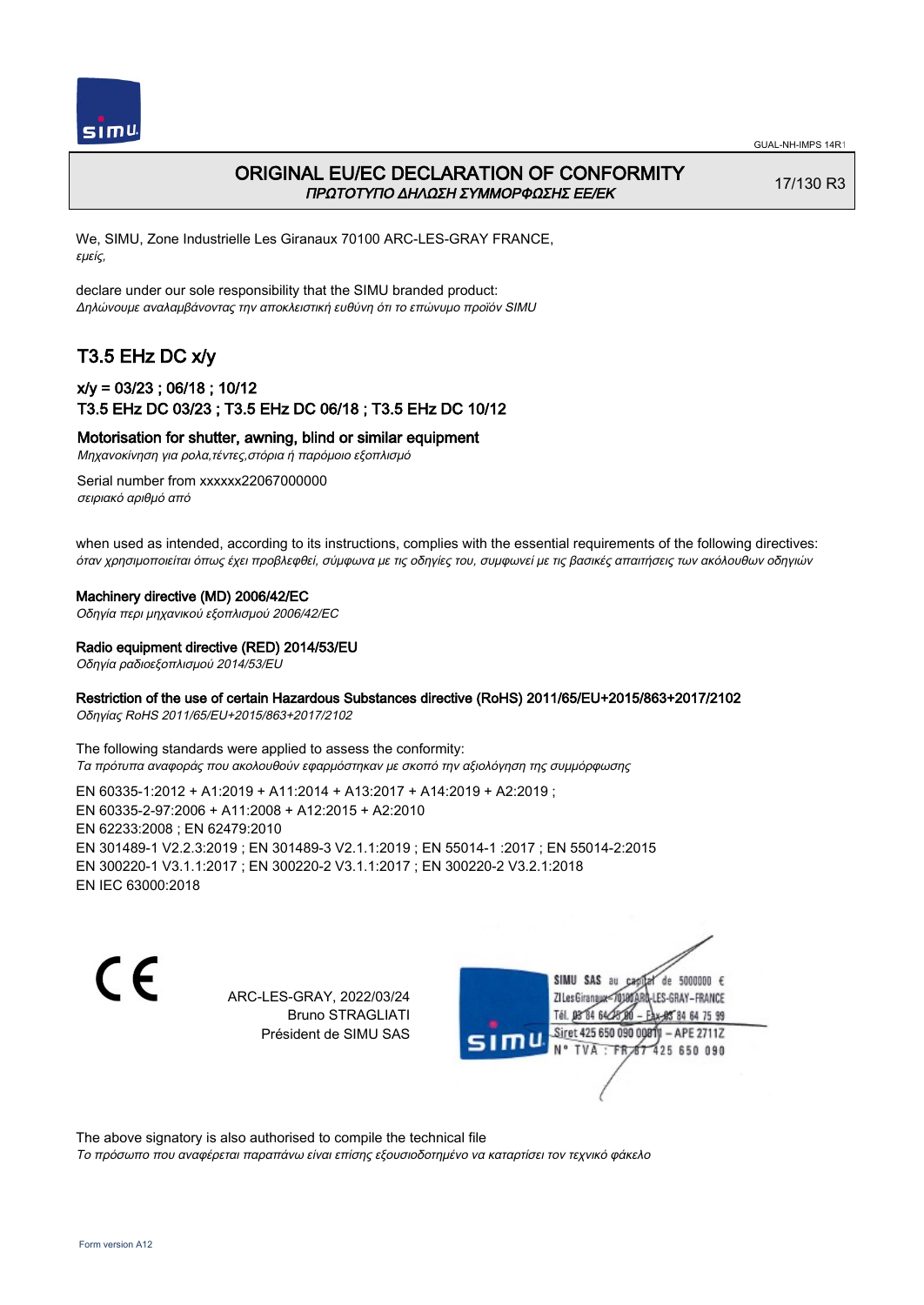

# ORIGINAL EU/EC DECLARATION OF CONFORMITY ORGINALNA EU/EC DEKLARACIJA O USKLAĐENOSTI

17/130 R3

We, SIMU, Zone Industrielle Les Giranaux 70100 ARC-LES-GRAY FRANCE, Mi,

declare under our sole responsibility that the SIMU branded product: izjavljujemo pod punom odgovornošču da je proizvod marke SIMU

# T3.5 EHz DC x/y

## x/y = 03/23 ; 06/18 ; 10/12 T3.5 EHz DC 03/23 ; T3.5 EHz DC 06/18 ; T3.5 EHz DC 10/12

Motorisation for shutter, awning, blind or similar equipment

Motorizacija za rolete,tende,sjenila ili slične opreme

Serial number from xxxxxx22067000000 Serijski broj iz

when used as intended, according to its instructions, complies with the essential requirements of the following directives: ako se upotrebljava prema namjeni, prema važećim uputama, usklađen sa prijeko potrebnim zahtijevima slijedećih direktiva

Machinery directive (MD) 2006/42/EC

Direktiva o strojevima 2006/42/EC

Radio equipment directive (RED) 2014/53/EU

Direktiva za radijsku opremu 2014/53/EU

### Restriction of the use of certain Hazardous Substances directive (RoHS) 2011/65/EU+2015/863+2017/2102

Direktiva RoHS 2011/65/EU+2015/863+2017/2102

The following standards were applied to assess the conformity: Slijedeće reference standarda se primjenjuju da se odredi usklađenost

EN 60335‑1:2012 + A1:2019 + A11:2014 + A13:2017 + A14:2019 + A2:2019 ; EN 60335‑2‑97:2006 + A11:2008 + A12:2015 + A2:2010 EN 62233:2008 ; EN 62479:2010 EN 301489‑1 V2.2.3:2019 ; EN 301489‑3 V2.1.1:2019 ; EN 55014‑1 :2017 ; EN 55014‑2:2015 EN 300220‑1 V3.1.1:2017 ; EN 300220‑2 V3.1.1:2017 ; EN 300220‑2 V3.2.1:2018 EN IEC 63000:2018

C F

ARC-LES-GRAY, 2022/03/24 Bruno STRAGLIATI Président de SIMU SAS

de 5000000  $\epsilon$ SIMU SAS au ZI Les Giranaux< LES-GRAY-FRANCE Tél. 08 R4 64 2 64 75 99 Siret 425 650 090 00811  $-$  APF 27117 125 650 090

The above signatory is also authorised to compile the technical file Gore navedeni potpisnik također je ovlašten za sastavljanje tehničkog dokumenta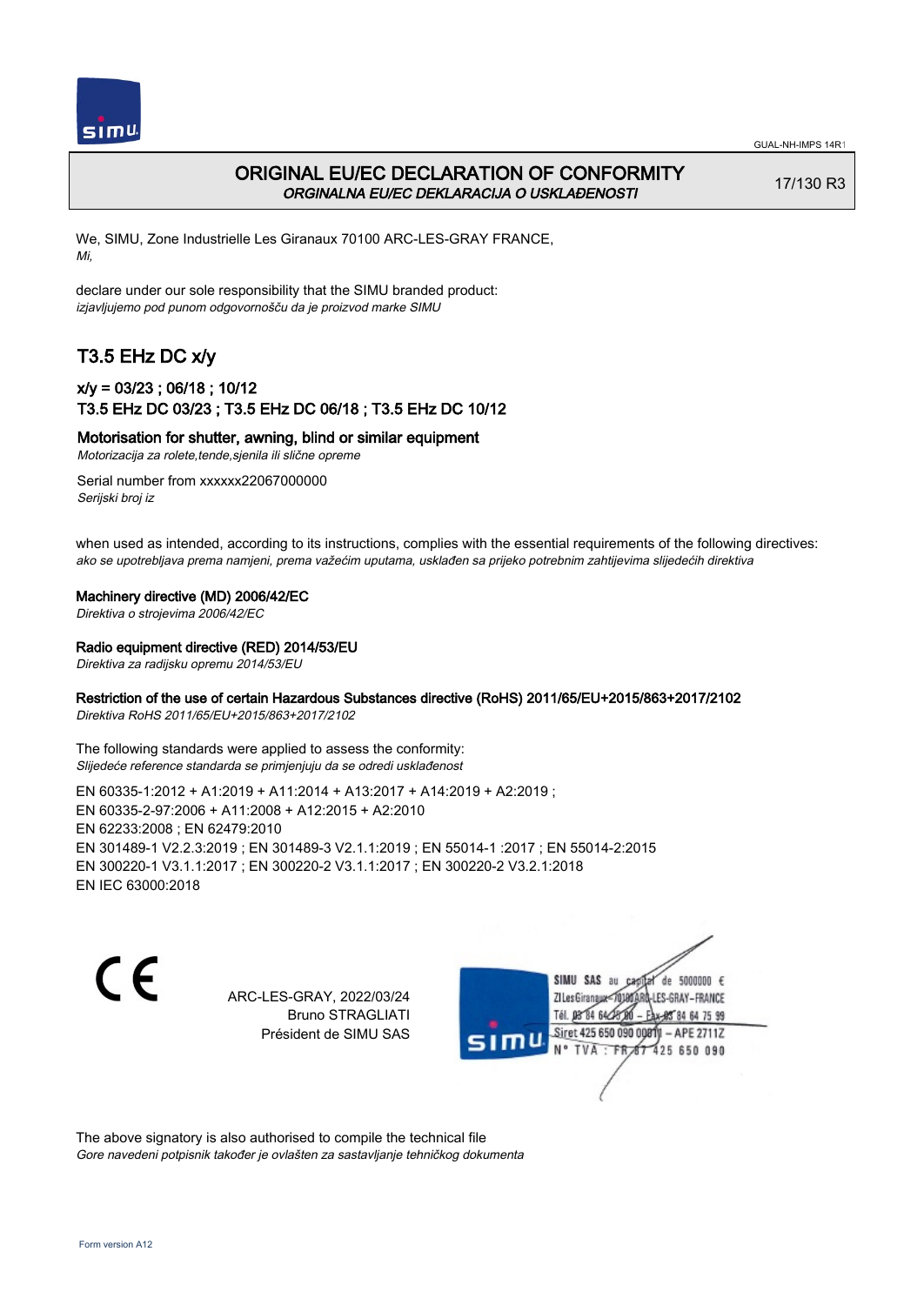

## ORIGINAL EU/EC DECLARATION OF CONFORMITY Eredeti EU/CE Megfelelőségi Nyilatkozat

17/130 R3

We, SIMU, Zone Industrielle Les Giranaux 70100 ARC-LES-GRAY FRANCE, Alulírott,

declare under our sole responsibility that the SIMU branded product: felelősségünk teljes tudatában kijelentjük, hogy a szóban forgó SIMU termék

# T3.5 EHz DC x/y

### x/y = 03/23 ; 06/18 ; 10/12 T3.5 EHz DC 03/23 ; T3.5 EHz DC 06/18 ; T3.5 EHz DC 10/12

Motorisation for shutter, awning, blind or similar equipment

Redőny, napellenző vagy hasonlószerkezetek motorizálása

Serial number from xxxxxx22067000000 Sorozatszámtól

when used as intended, according to its instructions, complies with the essential requirements of the following directives: megfelel, az alábbi irányelvekben megfogalmazott alapvető követelményeknek

#### Machinery directive (MD) 2006/42/EC

Gépekre vonatkozó irányelv 2006/42/EC

#### Radio equipment directive (RED) 2014/53/EU

A rádióberendezésekről szóló irányelv 2014/53/EU

#### Restriction of the use of certain Hazardous Substances directive (RoHS) 2011/65/EU+2015/863+2017/2102

RoHS irányelv 2011/65/EU+2015/863+2017/2102

The following standards were applied to assess the conformity: A megfelelőség biztosításának érdekében az alábbi szabványok kerültek alkalmazásra

EN 60335‑1:2012 + A1:2019 + A11:2014 + A13:2017 + A14:2019 + A2:2019 ; EN 60335‑2‑97:2006 + A11:2008 + A12:2015 + A2:2010 EN 62233:2008 ; EN 62479:2010 EN 301489‑1 V2.2.3:2019 ; EN 301489‑3 V2.1.1:2019 ; EN 55014‑1 :2017 ; EN 55014‑2:2015 EN 300220‑1 V3.1.1:2017 ; EN 300220‑2 V3.1.1:2017 ; EN 300220‑2 V3.2.1:2018 EN IEC 63000:2018

C F

ARC-LES-GRAY, 2022/03/24 Bruno STRAGLIATI Président de SIMU SAS

de 5000000  $\epsilon$ SIMU SAS au ZI Les Giranaux< LES-GRAY-FRANCE Tél. 08 84 64 2 64 75 99 Siret 425 650 090 00811  $-$  APF 27117 125 650 090

The above signatory is also authorised to compile the technical file A fent említett aláíró is jogosult a műszaki dokumentáció összeállítására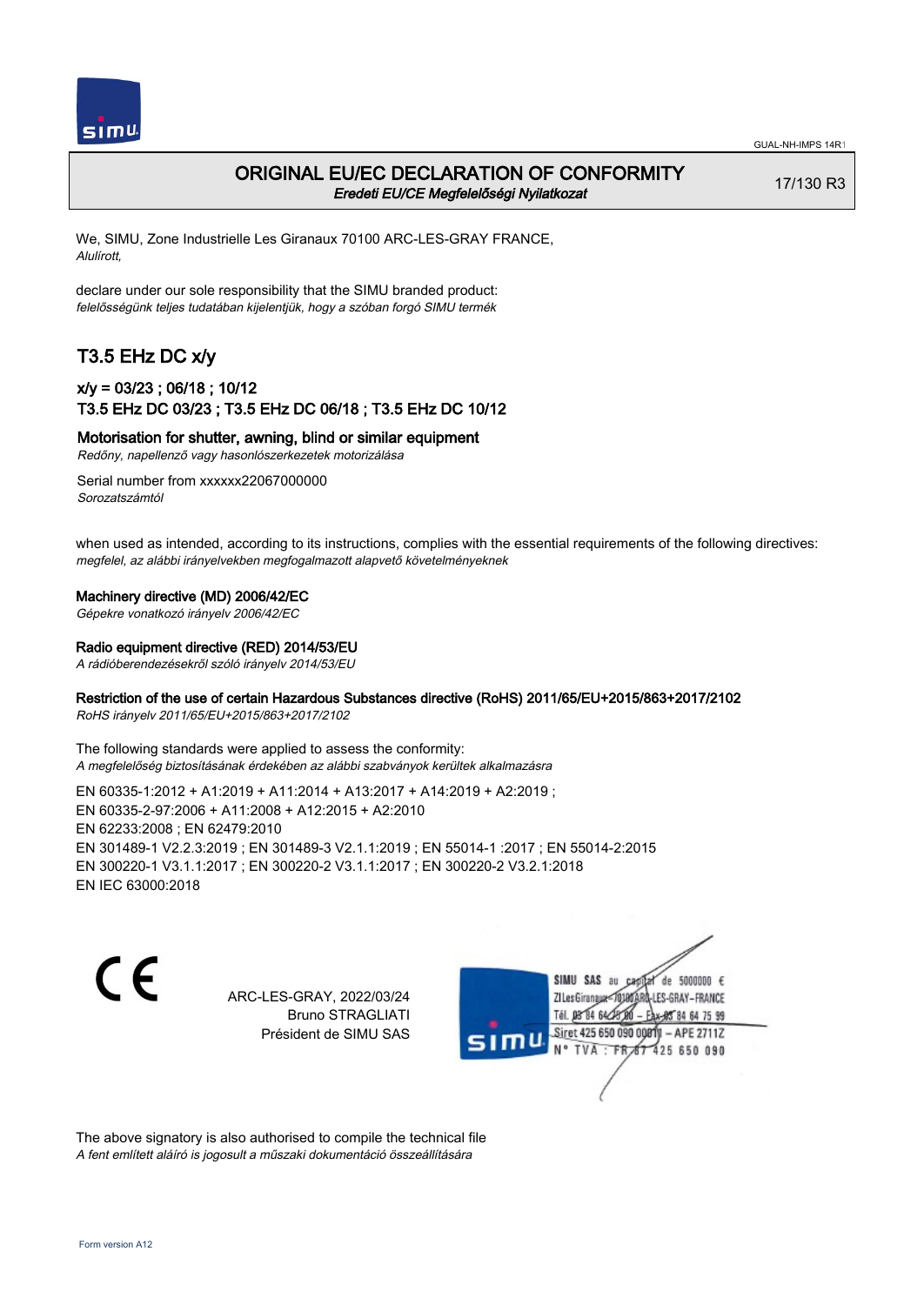

# ORIGINAL EU/EC DECLARATION OF CONFORMITY ORIGINALI ES/EB ATITIKTIES DEKLARACIJA

17/130 R3

We, SIMU, Zone Industrielle Les Giranaux 70100 ARC-LES-GRAY FRANCE, Mes,

declare under our sole responsibility that the SIMU branded product: atsakingai deklaruojame, kad SIMU kompanijos produktas

# T3.5 EHz DC x/y

## x/y = 03/23 ; 06/18 ; 10/12 T3.5 EHz DC 03/23 ; T3.5 EHz DC 06/18 ; T3.5 EHz DC 10/12

#### Motorisation for shutter, awning, blind or similar equipment

Apsauginių žaliuzių, markizių, ritininių užuolaidų ir panašių gaminių automatizavimas

Serial number from xxxxxx22067000000 Serijos numeris nuo

when used as intended, according to its instructions, complies with the essential requirements of the following directives: naudojamas pagal paskirtį, pagal gamintojo instrukcijas, atitinka esminius šių Direktyvų reikalavimus

Machinery directive (MD) 2006/42/EC

Mašinų direktyva 2006/42/EC

#### Radio equipment directive (RED) 2014/53/EU

Radijo ryšio įrenginių direktyva 2014/53/EU

#### Restriction of the use of certain Hazardous Substances directive (RoHS) 2011/65/EU+2015/863+2017/2102

PMNA (RoHS) direktyva 2011/65/EU+2015/863+2017/2102

The following standards were applied to assess the conformity: Įverinti deklaruojamą atitiktį buvo taikomi toliau nurodyti standartai

EN 60335‑1:2012 + A1:2019 + A11:2014 + A13:2017 + A14:2019 + A2:2019 ; EN 60335‑2‑97:2006 + A11:2008 + A12:2015 + A2:2010 EN 62233:2008 ; EN 62479:2010 EN 301489‑1 V2.2.3:2019 ; EN 301489‑3 V2.1.1:2019 ; EN 55014‑1 :2017 ; EN 55014‑2:2015 EN 300220‑1 V3.1.1:2017 ; EN 300220‑2 V3.1.1:2017 ; EN 300220‑2 V3.2.1:2018 EN IEC 63000:2018

C F

ARC-LES-GRAY, 2022/03/24 Bruno STRAGLIATI Président de SIMU SAS

de 5000000  $\epsilon$ SIMU SAS au ZI Les Giranaux-70180 LES-GRAY-FRANCE Tél. 08 R4 64 24 64 75 99 Siret 425 650 090 0081  $-$  APF 27117 **TVA · FR** 125 650 090

The above signatory is also authorised to compile the technical file Asmuo, pasirašęs šią deklaraciją, taip pat turi įgaliojimą sudaryti techninę bylą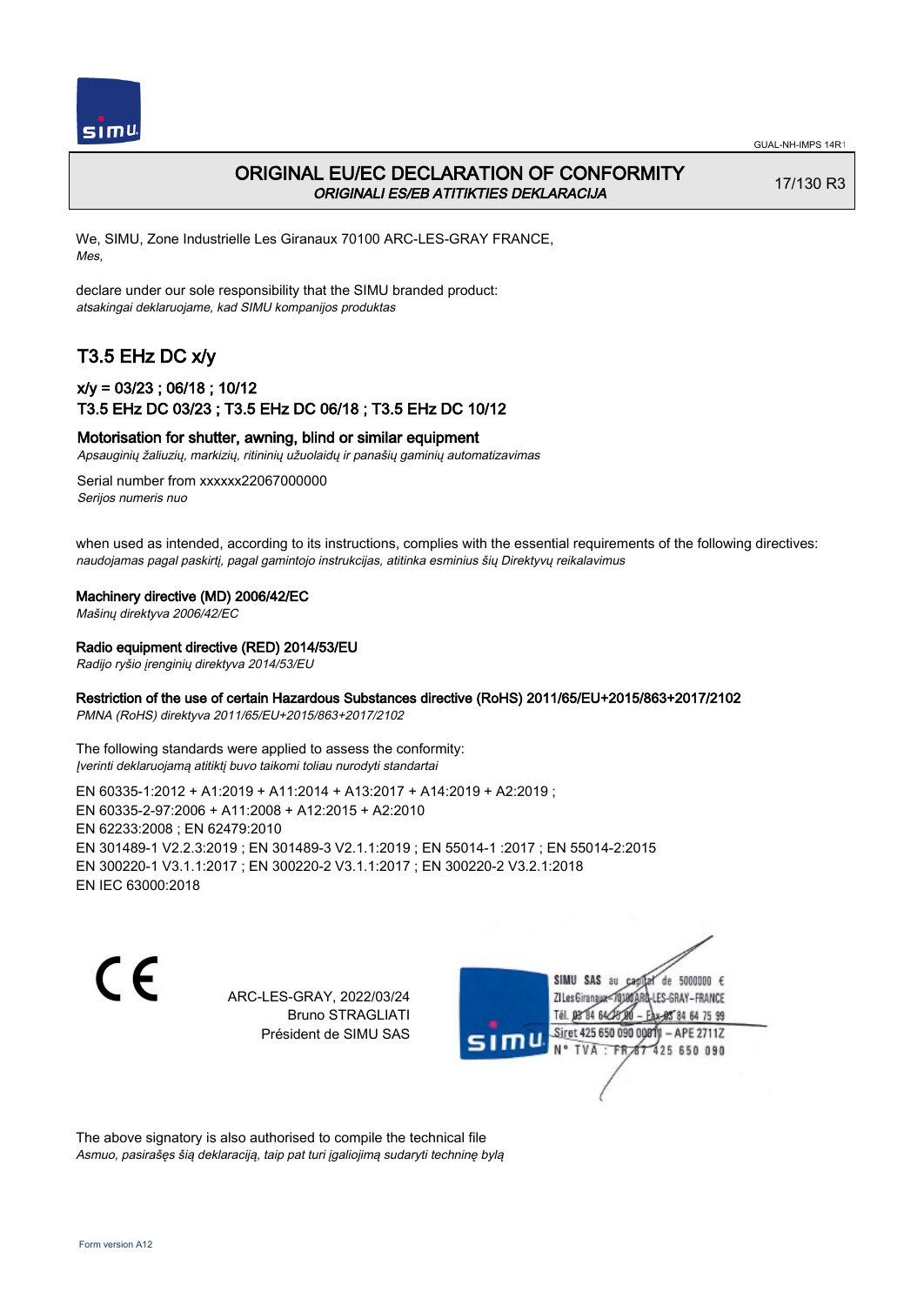

# ORIGINAL EU/EC DECLARATION OF CONFORMITY ES/EK ATBILSTĪBAS DEKLARĀCIJA

17/130 R3

We, SIMU, Zone Industrielle Les Giranaux 70100 ARC-LES-GRAY FRANCE, Mēs,

declare under our sole responsibility that the SIMU branded product: ar pilnu atbildību, apliecinām, ka SIMU zīmola produkti,

# T3.5 EHz DC x/y

### x/y = 03/23 ; 06/18 ; 10/12 T3.5 EHz DC 03/23 ; T3.5 EHz DC 06/18 ; T3.5 EHz DC 10/12

### Motorisation for shutter, awning, blind or similar equipment

Aizsargžalūziju, žalūziju, markīžu, aizkaru un līdzīgu gala produktu motorizēšana

Serial number from xxxxxx22067000000 sērijas numurs no

when used as intended, according to its instructions, complies with the essential requirements of the following directives: ja tie tiek lietoti saskaņā ar norādījumiem, atbilst šo direktīvu pamatprasībām

#### Machinery directive (MD) 2006/42/EC

Mašīnu Direktīva 2006/42/EC

#### Radio equipment directive (RED) 2014/53/EU

Direktīva par radioiekārtu pieejamību tirgū 2014/53/EU

#### Restriction of the use of certain Hazardous Substances directive (RoHS) 2011/65/EU+2015/863+2017/2102

RoHs Direktīva par dažādu bīstamu vielu izmantošanas ierobežošanu elektriskās un elektroniskās iekārtās 2011/65/EU+2015/863+2017/2102

The following standards were applied to assess the conformity: Atbilstības deklarācijas novērtēšanai tiek pielietoti sekojoši standarti

EN 60335‑1:2012 + A1:2019 + A11:2014 + A13:2017 + A14:2019 + A2:2019 ; EN 60335‑2‑97:2006 + A11:2008 + A12:2015 + A2:2010 EN 62233:2008 ; EN 62479:2010 EN 301489‑1 V2.2.3:2019 ; EN 301489‑3 V2.1.1:2019 ; EN 55014‑1 :2017 ; EN 55014‑2:2015 EN 300220‑1 V3.1.1:2017 ; EN 300220‑2 V3.1.1:2017 ; EN 300220‑2 V3.2.1:2018 EN IEC 63000:2018

 $\epsilon$ 

ARC-LES-GRAY, 2022/03/24 Bruno STRAGLIATI Président de SIMU SAS



The above signatory is also authorised to compile the technical file Iepriekš minētā persona ir pilnvarota sastādīt tehnisko dokumentāciju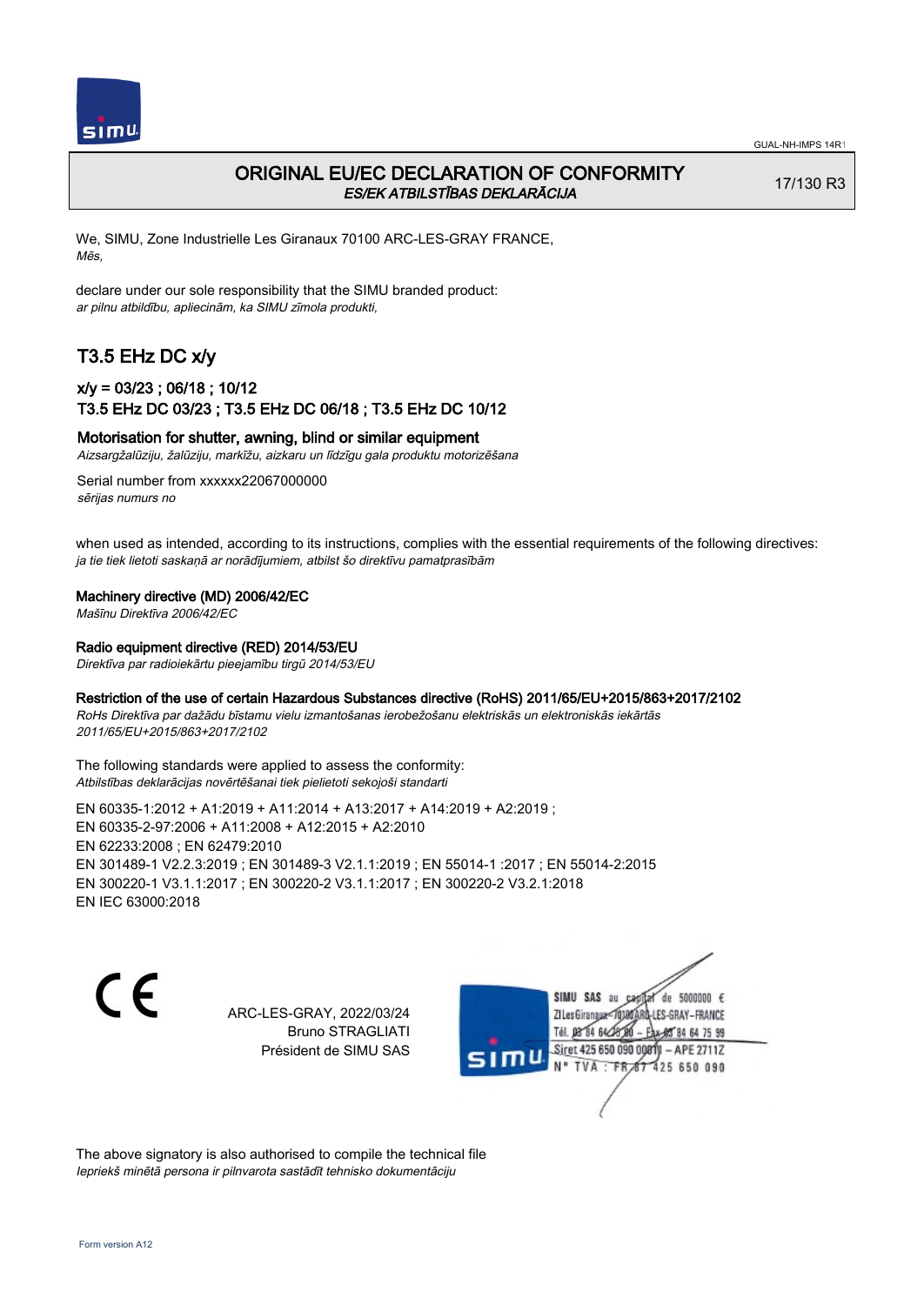

# ORIGINAL EU/EC DECLARATION OF CONFORMITY OORSPRONKELIJKE EU/EG-CONFORMITEITSVERKLARING

17/130 R3

We, SIMU, Zone Industrielle Les Giranaux 70100 ARC-LES-GRAY FRANCE, Wij,

declare under our sole responsibility that the SIMU branded product: verklaren op eigen verantwoordelijkheid dat het produkt van het SIMU

# T3.5 EHz DC x/y

## x/y = 03/23 ; 06/18 ; 10/12 T3.5 EHz DC 03/23 ; T3.5 EHz DC 06/18 ; T3.5 EHz DC 10/12

#### Motorisation for shutter, awning, blind or similar equipment

Motorisatie voor rolluiken, zonwering, screens of gelijkaardige toepassingen

Serial number from xxxxxx22067000000 Serienummer van

when used as intended, according to its instructions, complies with the essential requirements of the following directives: wanneer gebruikt voor de juiste toepassing voldoet aan de essentiële eisen van de volgende richtlijnen

#### Machinery directive (MD) 2006/42/EC

Machinerichtlijn 2006/42/EC

#### Radio equipment directive (RED) 2014/53/EU

Richtlijn radioapparatuur 2014/53/EU

#### Restriction of the use of certain Hazardous Substances directive (RoHS) 2011/65/EU+2015/863+2017/2102

RoHS Richtlijn 2011/65/EU+2015/863+2017/2102

The following standards were applied to assess the conformity: De volgende referentiestandaarden worden toegepast om de overeenstemming te evalueren

EN 60335‑1:2012 + A1:2019 + A11:2014 + A13:2017 + A14:2019 + A2:2019 ; EN 60335‑2‑97:2006 + A11:2008 + A12:2015 + A2:2010 EN 62233:2008 ; EN 62479:2010 EN 301489‑1 V2.2.3:2019 ; EN 301489‑3 V2.1.1:2019 ; EN 55014‑1 :2017 ; EN 55014‑2:2015 EN 300220‑1 V3.1.1:2017 ; EN 300220‑2 V3.1.1:2017 ; EN 300220‑2 V3.2.1:2018 EN IEC 63000:2018

C F

ARC-LES-GRAY, 2022/03/24 Bruno STRAGLIATI Président de SIMU SAS

de 5000000  $\epsilon$ SIMU SAS au ZI Les Giranaux< LES-GRAY-FRANCE Tél. 08 R4 64 2 64 75 99 Siret 425 650 090 00811  $-$  APF 27117 125 650 090

The above signatory is also authorised to compile the technical file De bovengenoemde persoon is ook bevoegd om het technisch dossier samen te stellen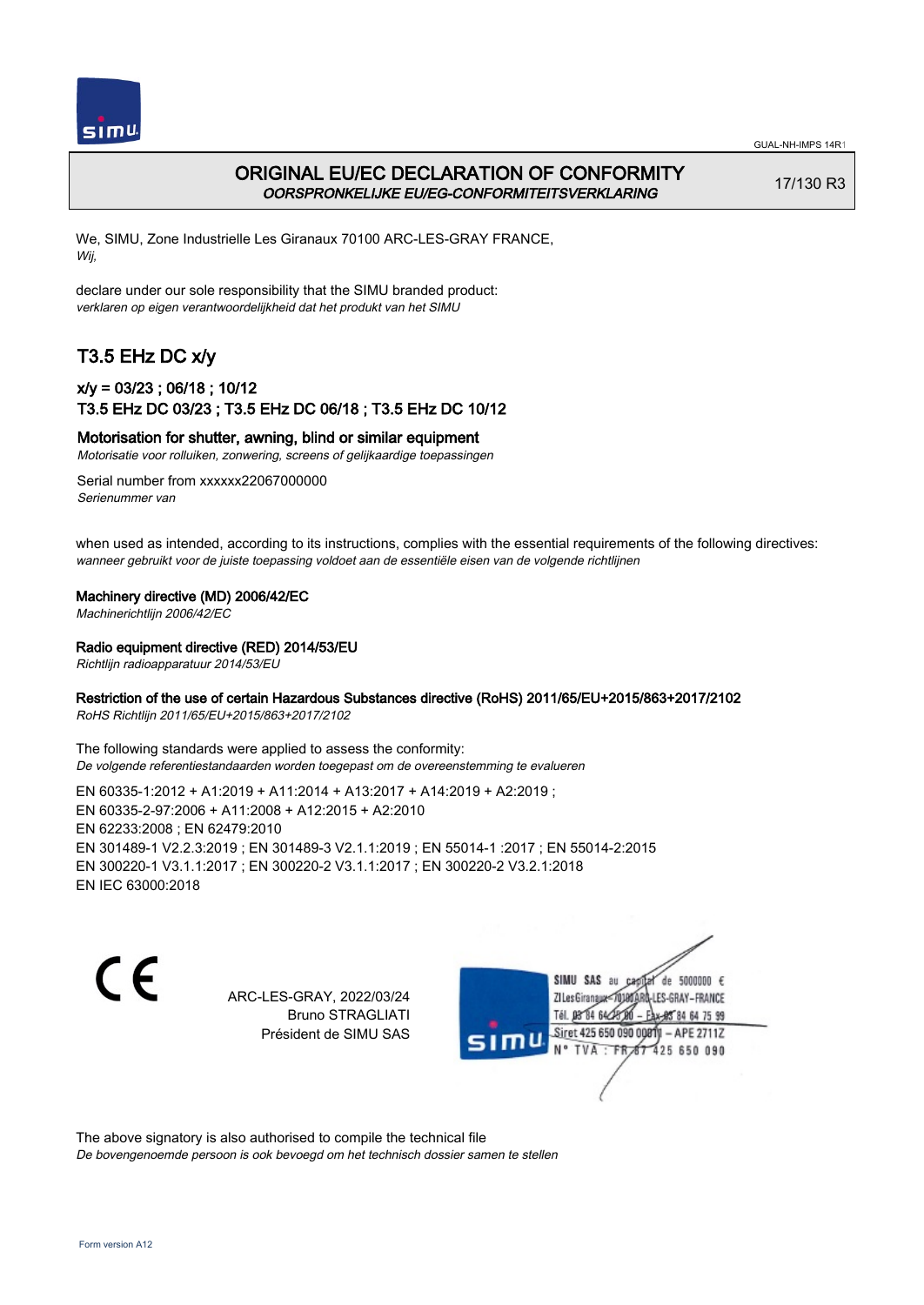

17/130 R3

# ORIGINAL EU/EC DECLARATION OF CONFORMITY ORIGINAL EU / CE - ERKLÆRING

We, SIMU, Zone Industrielle Les Giranaux 70100 ARC-LES-GRAY FRANCE, Vi,

declare under our sole responsibility that the SIMU branded product: erklærer under vårt eneansvar at SIMU merket produkt

# T3.5 EHz DC x/y

## x/y = 03/23 ; 06/18 ; 10/12 T3.5 EHz DC 03/23 ; T3.5 EHz DC 06/18 ; T3.5 EHz DC 10/12

Motorisation for shutter, awning, blind or similar equipment

Motorisering for marksier, screens, persienner eller lignende utstyr

Serial number from xxxxxx22067000000 Serienummer fra

when used as intended, according to its instructions, complies with the essential requirements of the following directives: når de brukes som forutsatt, i henhold til sin instruks, i samsvar med de grunnlegende kravene i følgende direktiver

#### Machinery directive (MD) 2006/42/EC

Maskindirektivet 2006/42/EC

Radio equipment directive (RED) 2014/53/EU

Radioutstyr direktivet 2014/53/EU

#### Restriction of the use of certain Hazardous Substances directive (RoHS) 2011/65/EU+2015/863+2017/2102

RoHS-direktivet 2011/65/EU+2015/863+2017/2102

The following standards were applied to assess the conformity: Følgende referansestandarder ble brukt for å vurdere samsvar

EN 60335‑1:2012 + A1:2019 + A11:2014 + A13:2017 + A14:2019 + A2:2019 ; EN 60335‑2‑97:2006 + A11:2008 + A12:2015 + A2:2010 EN 62233:2008 ; EN 62479:2010 EN 301489‑1 V2.2.3:2019 ; EN 301489‑3 V2.1.1:2019 ; EN 55014‑1 :2017 ; EN 55014‑2:2015 EN 300220‑1 V3.1.1:2017 ; EN 300220‑2 V3.1.1:2017 ; EN 300220‑2 V3.2.1:2018 EN IEC 63000:2018

CE

ARC-LES-GRAY, 2022/03/24 Bruno STRAGLIATI Président de SIMU SAS

de 5000000  $\epsilon$ SIMU SAS au ZI Les Giranaux< LES-GRAY-FRANCE Tél. 08 84 64 2 64 75 99 Siret 425 650 090 00811  $-$  APF 27117 125 650 090

The above signatory is also authorised to compile the technical file Ovennevnte underskrevet fullmakt til å utarbeide den tekniske dokumentasjonen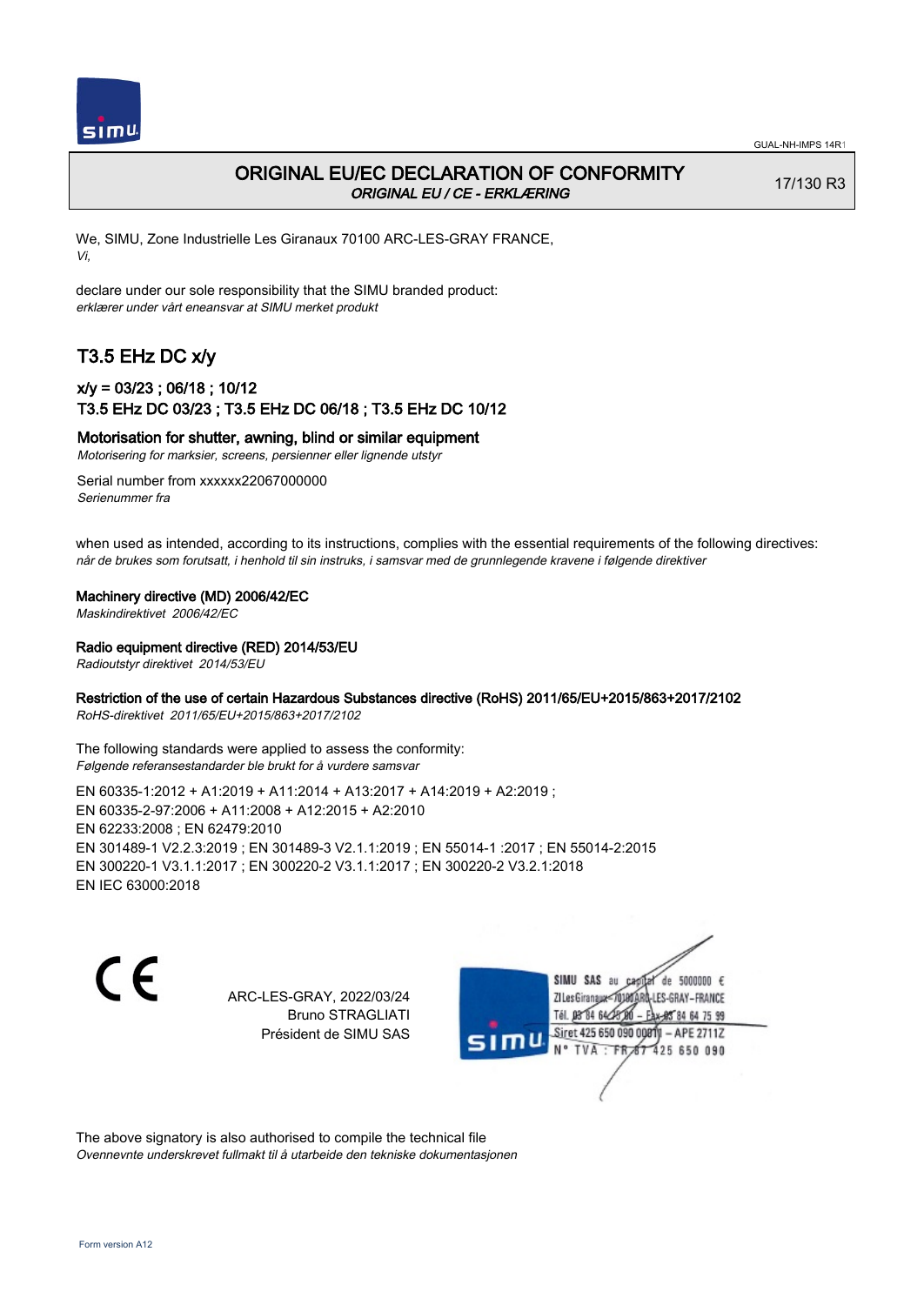

# ORIGINAL EU/EC DECLARATION OF CONFORMITY ORYGINALNA DEKLARACJA ZGODNOŚCI UE/WE

17/130 R3

We, SIMU, Zone Industrielle Les Giranaux 70100 ARC-LES-GRAY FRANCE, My,

declare under our sole responsibility that the SIMU branded product: deklarujemy z pełną odpowiedzialnością, że produkt oznaczony marką SIMU

# T3.5 EHz DC x/y

## x/y = 03/23 ; 06/18 ; 10/12 T3.5 EHz DC 03/23 ; T3.5 EHz DC 06/18 ; T3.5 EHz DC 10/12

#### Motorisation for shutter, awning, blind or similar equipment

Wyposażenie w napęd rolety, markizy, osłony przeciwsłonecznej lub podobnego urządzenia

Serial number from xxxxxx22067000000 z numerem seryjnym od

when used as intended, according to its instructions, complies with the essential requirements of the following directives: gdy jest używany zgodnie z przeznaczeniem i instrukcjami, spełnia podstawowe wymagania następujących Dyrektyw

Machinery directive (MD) 2006/42/EC

Dyrektywa maszynowa 2006/42/EC

#### Radio equipment directive (RED) 2014/53/EU

Dyrektywa o urządzeniach radiowych 2014/53/EU

#### Restriction of the use of certain Hazardous Substances directive (RoHS) 2011/65/EU+2015/863+2017/2102

Dyrektywa RoHS 2011/65/EU+2015/863+2017/2102

The following standards were applied to assess the conformity: Do oceny zgodności zostały zastosowane następujące normy

EN 60335‑1:2012 + A1:2019 + A11:2014 + A13:2017 + A14:2019 + A2:2019 ; EN 60335‑2‑97:2006 + A11:2008 + A12:2015 + A2:2010 EN 62233:2008 ; EN 62479:2010 EN 301489‑1 V2.2.3:2019 ; EN 301489‑3 V2.1.1:2019 ; EN 55014‑1 :2017 ; EN 55014‑2:2015 EN 300220‑1 V3.1.1:2017 ; EN 300220‑2 V3.1.1:2017 ; EN 300220‑2 V3.2.1:2018 EN IEC 63000:2018

C F

ARC-LES-GRAY, 2022/03/24 Bruno STRAGLIATI Président de SIMU SAS

de 5000000  $\epsilon$ SIMU SAS au ZI Les Giranaux-70180 LES-GRAY-FRANCE Tél. 08 R4 64 2 64 75 99 Siret 425 650 090 00811  $-$  APF 27117 125 650 090

The above signatory is also authorised to compile the technical file Osoba wskazana powyżej jest również upoważniony do przygotowania dokumentacji technicznej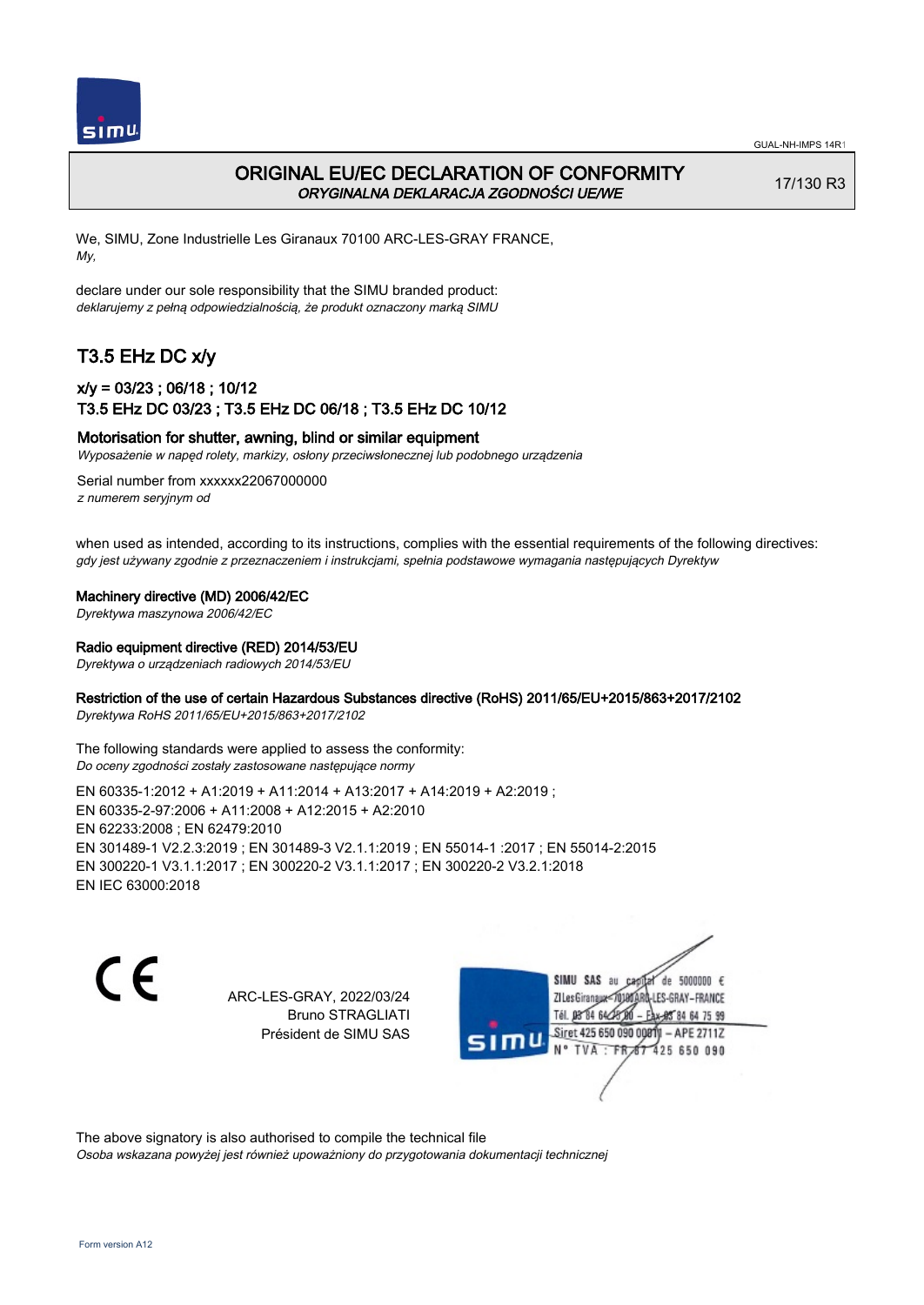

## ORIGINAL EU/EC DECLARATION OF CONFORMITY DECLARAÇÃO UE/CE DE CONFORMIDADE ORIGINAL

17/130 R3

We, SIMU, Zone Industrielle Les Giranaux 70100 ARC-LES-GRAY FRANCE, Nós,

declare under our sole responsibility that the SIMU branded product: declaramos sob nossa única responsabilidade que o dispositivo marca SIMU

# T3.5 EHz DC x/y

## x/y = 03/23 ; 06/18 ; 10/12 T3.5 EHz DC 03/23 ; T3.5 EHz DC 06/18 ; T3.5 EHz DC 10/12

#### Motorisation for shutter, awning, blind or similar equipment

Motorização para toldo, persiana, estore, cortina ou equipamento parecido

Serial number from xxxxxx22067000000 Número de série desde

when used as intended, according to its instructions, complies with the essential requirements of the following directives: Quando utilizado de acordo com sua a aplicação, segundo as suas instruções, cumpre os requisitos essenciais das seguintes diretivas

Machinery directive (MD) 2006/42/EC

Diretiva Máquinas 2006/42/EC

#### Radio equipment directive (RED) 2014/53/EU

Diretiva equipamentos de rádio 2014/53/EU

#### Restriction of the use of certain Hazardous Substances directive (RoHS) 2011/65/EU+2015/863+2017/2102

Diretiva RoHS 2011/65/EU+2015/863+2017/2102

The following standards were applied to assess the conformity: As normas de referência apresentadas em seguida foram aplicadas para avaliar a conformidade

EN 60335‑1:2012 + A1:2019 + A11:2014 + A13:2017 + A14:2019 + A2:2019 ; EN 60335‑2‑97:2006 + A11:2008 + A12:2015 + A2:2010 EN 62233:2008 ; EN 62479:2010 EN 301489‑1 V2.2.3:2019 ; EN 301489‑3 V2.1.1:2019 ; EN 55014‑1 :2017 ; EN 55014‑2:2015 EN 300220‑1 V3.1.1:2017 ; EN 300220‑2 V3.1.1:2017 ; EN 300220‑2 V3.2.1:2018 EN IEC 63000:2018

C F

ARC-LES-GRAY, 2022/03/24 Bruno STRAGLIATI Président de SIMU SAS

de 5000000  $\epsilon$ SIMU SAS au ZI Les Giranaux< ES-GRAY-FRANCE Tél. 08 84 64 2 64 75 99 Siret 425 650 090 00811  $-$  APF 27117 125 650 090

The above signatory is also authorised to compile the technical file A pessoa nomeada acima também está autorizada a compilar o processo técnico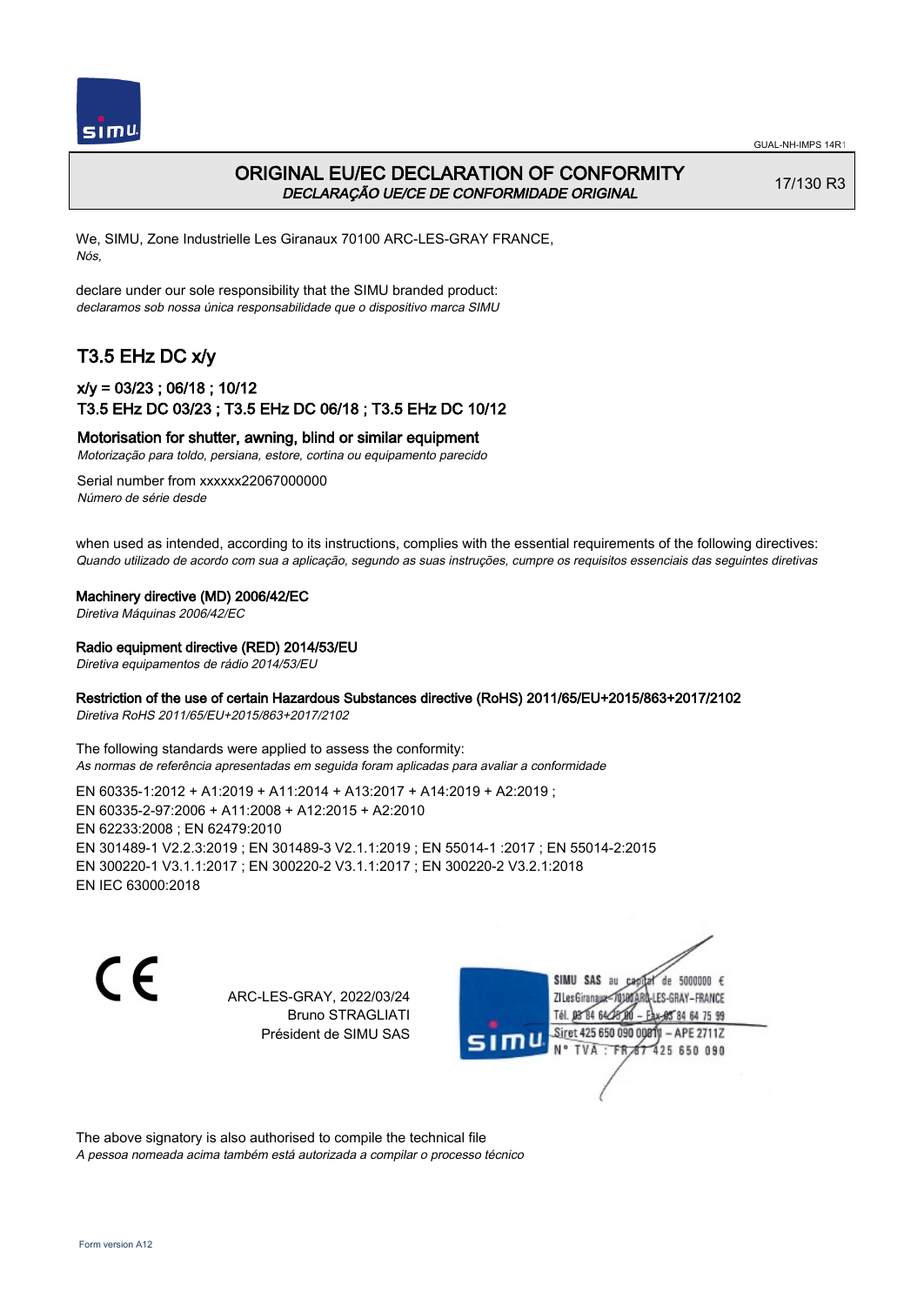

## ORIGINAL EU/EC DECLARATION OF CONFORMITY ORIGINAL EU/EC DECLARAIE DE CONFORMITATE

17/130 R3

We, SIMU, Zone Industrielle Les Giranaux 70100 ARC-LES-GRAY FRANCE, Noi,

declare under our sole responsibility that the SIMU branded product: declarăm pe propria răspundere că produsele marca SIMU

# T3.5 EHz DC x/y

## x/y = 03/23 ; 06/18 ; 10/12 T3.5 EHz DC 03/23 ; T3.5 EHz DC 06/18 ; T3.5 EHz DC 10/12

#### Motorisation for shutter, awning, blind or similar equipment

Motorizări pentru rulou, marchiză, perdea sau echipament similar

Serial number from xxxxxx22067000000 Numărul de serie din

when used as intended, according to its instructions, complies with the essential requirements of the following directives: utilizate conform destinaiei lor, aa cum este descris în manualul de utilizare, sunt în conformitate cu cerinele eseniale ale următoarelor directive

#### Machinery directive (MD) 2006/42/EC

Directiva privind echipamentele tehnice 2006/42/EC

#### Radio equipment directive (RED) 2014/53/EU

Directiva privind echipamentele radio 2014/53/EU

#### Restriction of the use of certain Hazardous Substances directive (RoHS) 2011/65/EU+2015/863+2017/2102

Directiva RoHS 2011/65/EU+2015/863+2017/2102

The following standards were applied to assess the conformity: Următoarele standarde de referină au fost aplicate pentru respectarea conformităii

EN 60335‑1:2012 + A1:2019 + A11:2014 + A13:2017 + A14:2019 + A2:2019 ; EN 60335‑2‑97:2006 + A11:2008 + A12:2015 + A2:2010 EN 62233:2008 ; EN 62479:2010 EN 301489‑1 V2.2.3:2019 ; EN 301489‑3 V2.1.1:2019 ; EN 55014‑1 :2017 ; EN 55014‑2:2015 EN 300220‑1 V3.1.1:2017 ; EN 300220‑2 V3.1.1:2017 ; EN 300220‑2 V3.2.1:2018 EN IEC 63000:2018

 $\epsilon$ 

ARC-LES-GRAY, 2022/03/24 Bruno STRAGLIATI Président de SIMU SAS

de 5000000  $\epsilon$ SIMU SAS au ZI Les Giranauxe LES-GRAY-FRANCE Tél. 08 84 64 24 95 84 64 75 99 Siret 425 650 090 00811 - APE 2711Z TVA: FR 87 425 650 090

The above signatory is also authorised to compile the technical file Semnatarul de mai sus este, de asemenea, autorizat să întocmească dosarul tehnic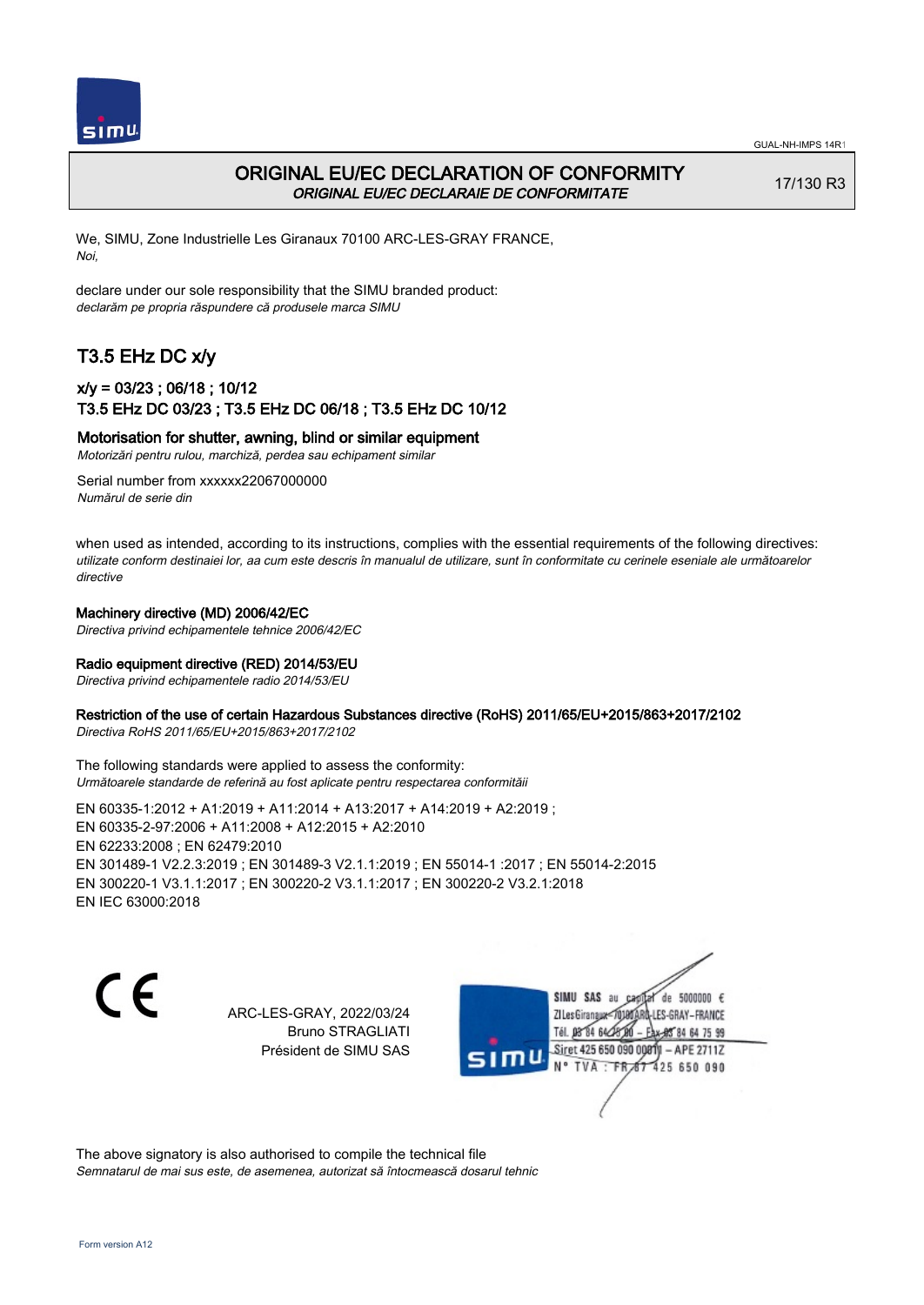

# ORIGINAL EU/EC DECLARATION OF CONFORMITY ORIGINAL EU/EG-FÖRSÄKRAN OM ÖVERENSSTÄMMELSE

17/130 R3

We, SIMU, Zone Industrielle Les Giranaux 70100 ARC-LES-GRAY FRANCE, Vi,

declare under our sole responsibility that the SIMU branded product: försäkrar på eget ansvar att produkten av varumärket SIMU

# T3.5 EHz DC x/y

## x/y = 03/23 ; 06/18 ; 10/12 T3.5 EHz DC 03/23 ; T3.5 EHz DC 06/18 ; T3.5 EHz DC 10/12

Motorisation for shutter, awning, blind or similar equipment

Motorisering för jalusi, markis, rullgardin eller liknande produkter

Serial number from xxxxxx22067000000 Serienumret från

when used as intended, according to its instructions, complies with the essential requirements of the following directives: uppfyller de grundläggande kraven i följande direktiv när den används på det sätt som avses, i enlighet med bruksanvisningen

#### Machinery directive (MD) 2006/42/EC

Maskindirektivet 2006/42/EC

#### Radio equipment directive (RED) 2014/53/EU

Direktivet om radioutrustning 2014/53/EU

#### Restriction of the use of certain Hazardous Substances directive (RoHS) 2011/65/EU+2015/863+2017/2102

RoHS-direktivet 2011/65/EU+2015/863+2017/2102

The following standards were applied to assess the conformity: Följande referensnormer har tillämpats för att göra en bedömning av överensstämmelsen

EN 60335‑1:2012 + A1:2019 + A11:2014 + A13:2017 + A14:2019 + A2:2019 ; EN 60335‑2‑97:2006 + A11:2008 + A12:2015 + A2:2010 EN 62233:2008 ; EN 62479:2010 EN 301489‑1 V2.2.3:2019 ; EN 301489‑3 V2.1.1:2019 ; EN 55014‑1 :2017 ; EN 55014‑2:2015 EN 300220‑1 V3.1.1:2017 ; EN 300220‑2 V3.1.1:2017 ; EN 300220‑2 V3.2.1:2018 EN IEC 63000:2018

C F

ARC-LES-GRAY, 2022/03/24 Bruno STRAGLIATI Président de SIMU SAS

de 5000000  $\epsilon$ SIMU SAS au ZI Les Giranaux<sup>2</sup> ES-GRAY-FRANCE Tél. 08 84 64 2 64 75 99 Siret 425 650 090 00811  $-$  APF 27117 125 650 090

The above signatory is also authorised to compile the technical file

Den person som anges ovan är också behörig att ställa samman den tekniska dokumentationen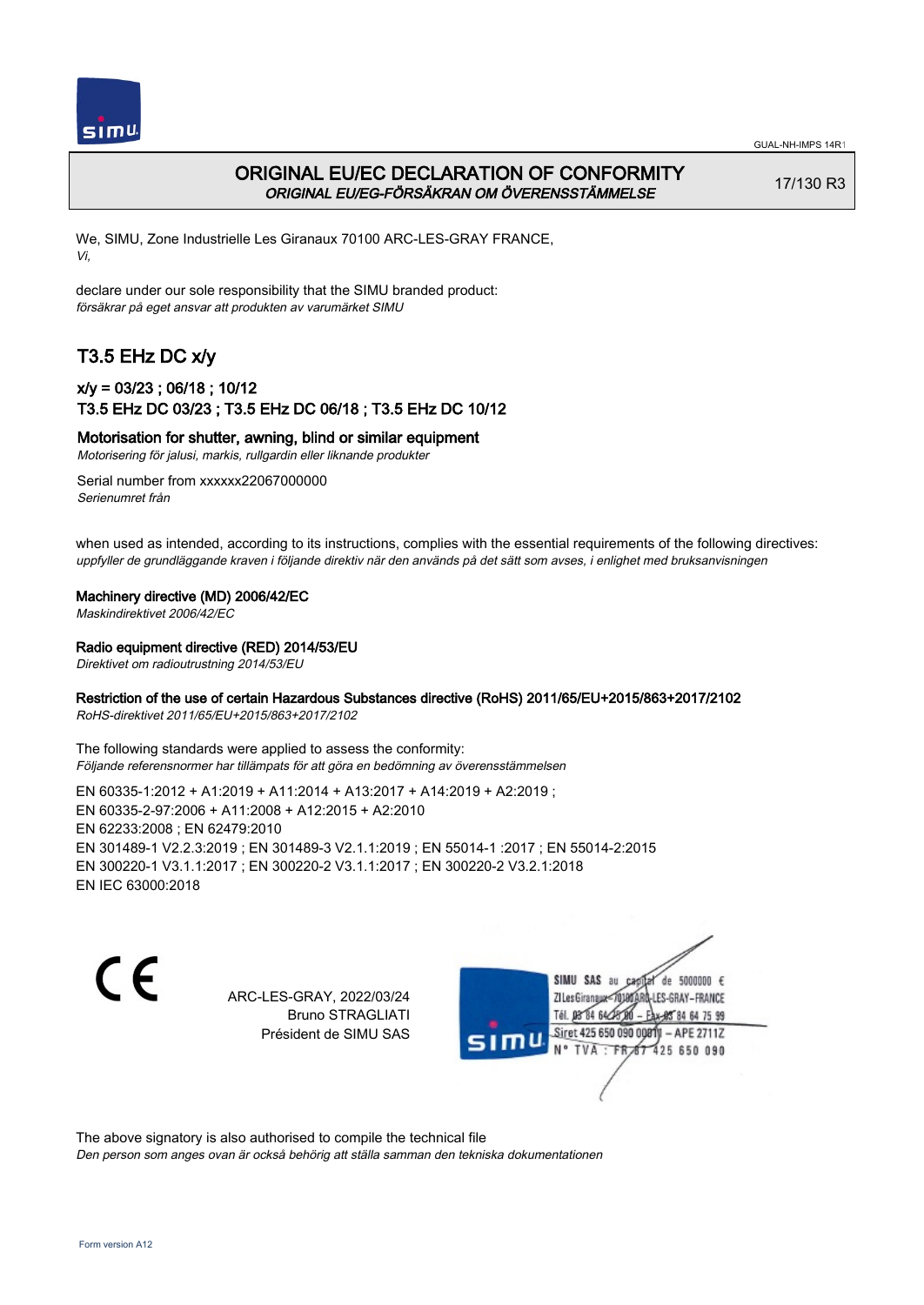

# ORIGINAL EU/EC DECLARATION OF CONFORMITY ORIGINÁLNE VYHLÁSENIE EU/ES O ZHODE

17/130 R3

We, SIMU, Zone Industrielle Les Giranaux 70100 ARC-LES-GRAY FRANCE, My,

declare under our sole responsibility that the SIMU branded product: vyhlasujeme na svoju výlučnú zodpovednosť, že výrobok značky SIMU

# T3.5 EHz DC x/y

## x/y = 03/23 ; 06/18 ; 10/12 T3.5 EHz DC 03/23 ; T3.5 EHz DC 06/18 ; T3.5 EHz DC 10/12

Motorisation for shutter, awning, blind or similar equipment

Pohon pre rolety, markízy, clony alebo podobné zariadenia

Serial number from xxxxxx22067000000 Seriové číslo od

when used as intended, according to its instructions, complies with the essential requirements of the following directives: ak je používaný v súlade s účelom použitia a s návodom, spĺňa základné požiadavky týchto smerníc

#### Machinery directive (MD) 2006/42/EC

Smernica o strojových zariadeniach 2006/42/EC

#### Radio equipment directive (RED) 2014/53/EU

Smernica o sprístupňovaniu rádiových zariadení na trhu 2014/53/EU

#### Restriction of the use of certain Hazardous Substances directive (RoHS) 2011/65/EU+2015/863+2017/2102

Smernica o obmedzení používania určitých nebezpečných látok v elektrických a elektronických zariadeniach 2011/65/EU+2015/863+2017/2102

#### The following standards were applied to assess the conformity: Pre posúdenie zhody boli použité následujúce normy

EN 60335‑1:2012 + A1:2019 + A11:2014 + A13:2017 + A14:2019 + A2:2019 ; EN 60335‑2‑97:2006 + A11:2008 + A12:2015 + A2:2010 EN 62233:2008 ; EN 62479:2010 EN 301489‑1 V2.2.3:2019 ; EN 301489‑3 V2.1.1:2019 ; EN 55014‑1 :2017 ; EN 55014‑2:2015 EN 300220‑1 V3.1.1:2017 ; EN 300220‑2 V3.1.1:2017 ; EN 300220‑2 V3.2.1:2018 EN IEC 63000:2018

 $\epsilon$ 

ARC-LES-GRAY, 2022/03/24 Bruno STRAGLIATI Président de SIMU SAS



The above signatory is also authorised to compile the technical file uvedená osoba je tiež osoba zodpovedná za vypracovanie technickej dokumentácie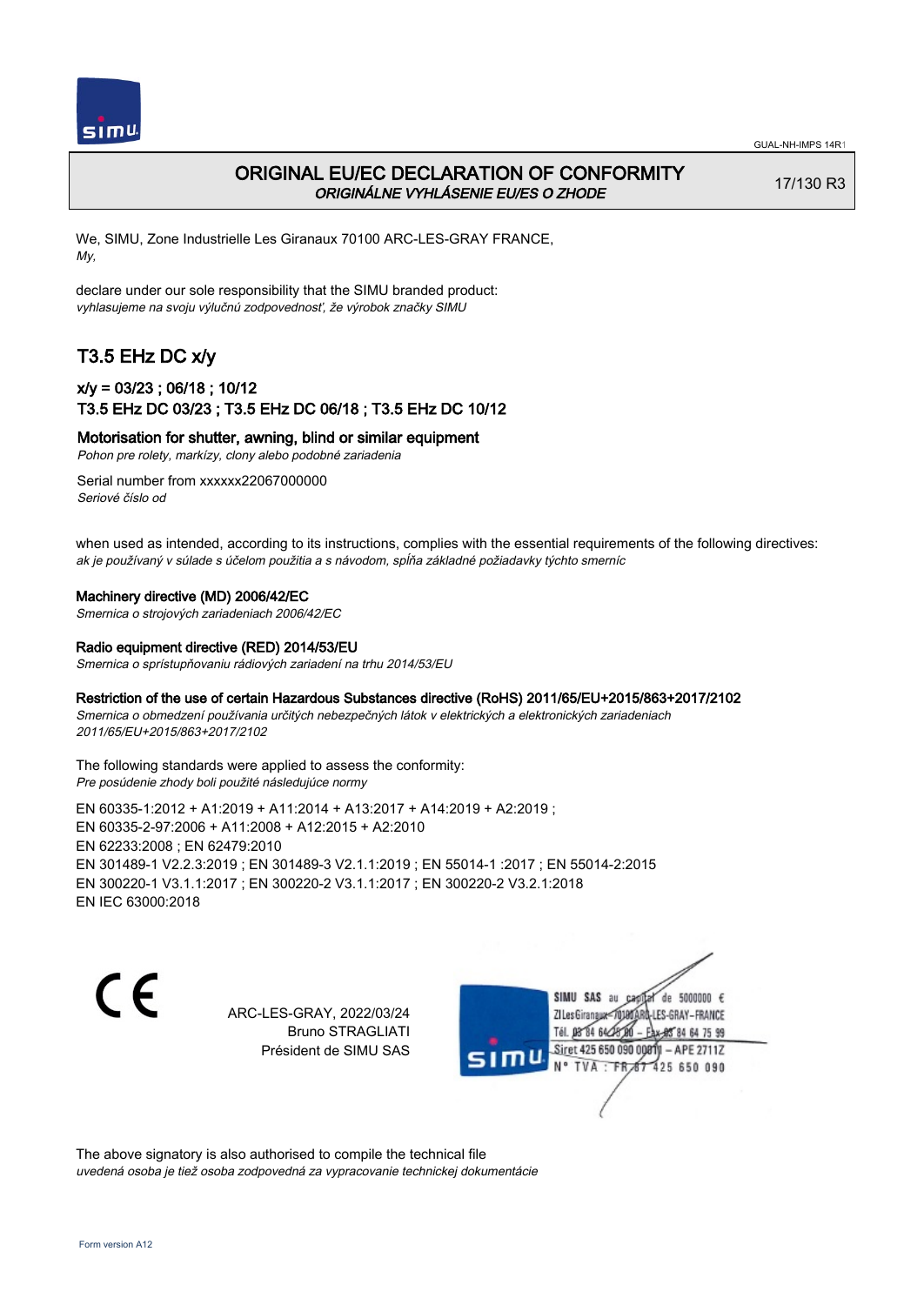

# ORIGINAL EU/EC DECLARATION OF CONFORMITY IZJAVA O SKLADNOSTI / IZJAVA O LASTNOSTIH

17/130 R3

We, SIMU, Zone Industrielle Les Giranaux 70100 ARC-LES-GRAY FRANCE, Mi,

declare under our sole responsibility that the SIMU branded product: S polno odgovornostjo izjavljamo, da izdelki blagovne znamke SIMU

# T3.5 EHz DC x/y

## x/y = 03/23 ; 06/18 ; 10/12 T3.5 EHz DC 03/23 ; T3.5 EHz DC 06/18 ; T3.5 EHz DC 10/12

Motorisation for shutter, awning, blind or similar equipment

Motorizacija rolet, žaluzij, senčnikov in podobne opreme

Serial number from xxxxxx22067000000 'Serijska številka

when used as intended, according to its instructions, complies with the essential requirements of the following directives: ko se uporabljajo v skladu z namembnostjo in navodili, ustrezajo bistvenim zahtevam naslednjih direktiv

#### Machinery directive (MD) 2006/42/EC

Direktiva o strojih 2006/42/EC

#### Radio equipment directive (RED) 2014/53/EU

Ditrektiva o Radijski opremi 2014/53/EU

#### Restriction of the use of certain Hazardous Substances directive (RoHS) 2011/65/EU+2015/863+2017/2102

Direktiva RoHS 2011/65/EU+2015/863+2017/2102

The following standards were applied to assess the conformity: Za preverjanje skladnosti so bili uporabljeni naslednji standardi

EN 60335‑1:2012 + A1:2019 + A11:2014 + A13:2017 + A14:2019 + A2:2019 ; EN 60335‑2‑97:2006 + A11:2008 + A12:2015 + A2:2010 EN 62233:2008 ; EN 62479:2010 EN 301489‑1 V2.2.3:2019 ; EN 301489‑3 V2.1.1:2019 ; EN 55014‑1 :2017 ; EN 55014‑2:2015 EN 300220‑1 V3.1.1:2017 ; EN 300220‑2 V3.1.1:2017 ; EN 300220‑2 V3.2.1:2018 EN IEC 63000:2018

C F

ARC-LES-GRAY, 2022/03/24 Bruno STRAGLIATI Président de SIMU SAS

de 5000000  $\epsilon$ SIMU SAS au ZI Les Giranaux</01 LES-GRAY-FRANCE Tél. 08 R4 64 2 64 75 99 Siret 425 650 090 0081  $-$  APF 27117 125 650 090

The above signatory is also authorised to compile the technical file Podpisnik, naveden zgoraj, je pooblaščen tudi za pripravo tehnične dokumentacije